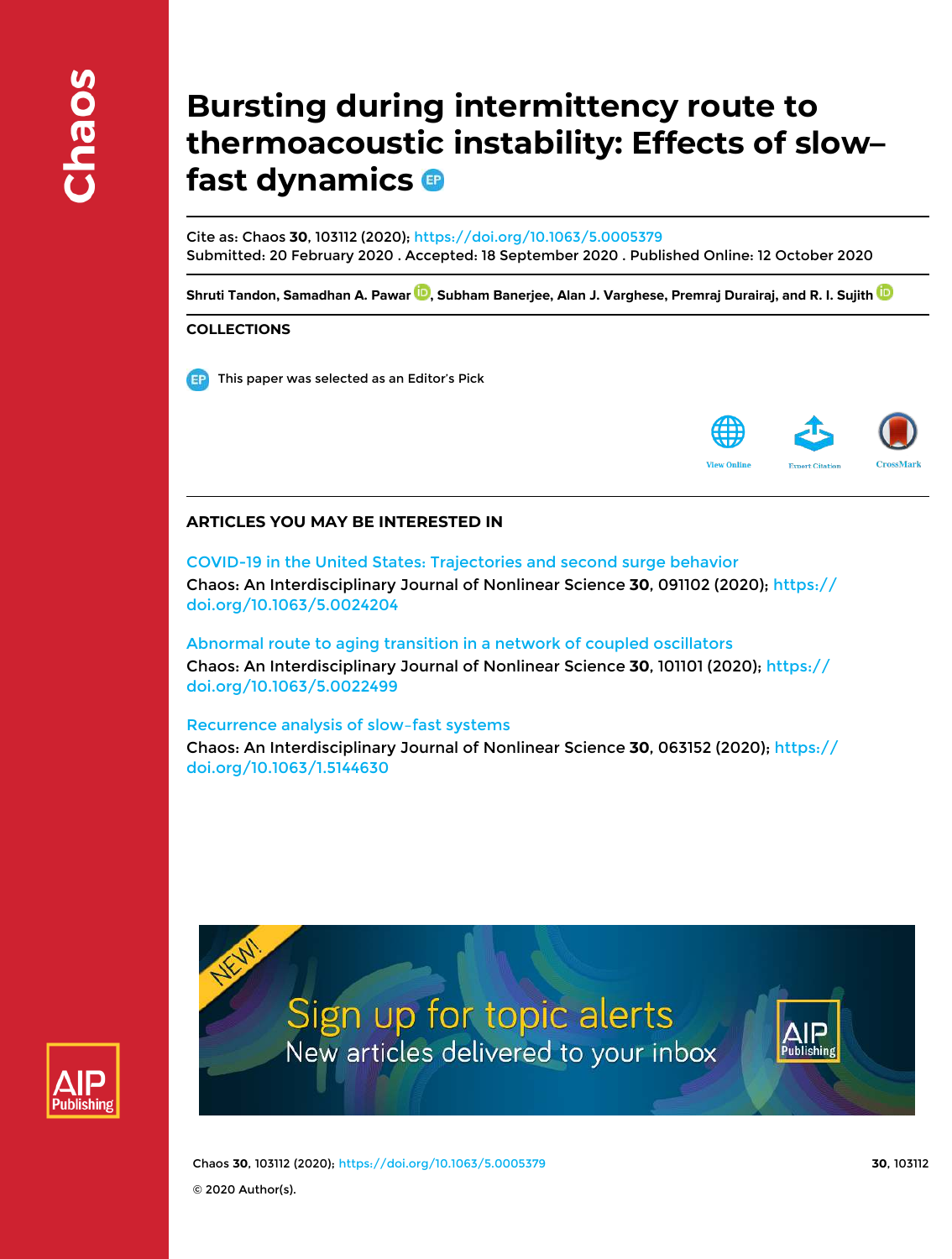## Bursting during intermittency route to thermoacoustic instability: Effects of slow–fast dynamics **a**

Cite as: Chaos **30**, 103112 (2020); doi: 10.1063/5.0005379 Submitted: 20 February 2020 · Accepted: 18 September 2020 · Published Online: 12 October 2020

Shruti Tandon, Samadhan A. Pawar,<sup>a)</sup> **O** Subham Banerjee, Alan J. Varghese, Premraj Durairaj, and R. I. Sujith **O** 

#### AFFILIATIONS

Department of Aerospace Engineering, Indian Institute of Technology Madras, Chennai 600036, India

a)**Author to whom correspondence should be addressed:** samadhanpawar@ymail.com

#### **ABSTRACT**

Intermittency observed prior to thermoacoustic instability is characterized by the occurrence of bursts of high-amplitude periodic oscillations (active state) amidst epochs of low-amplitude aperiodic fluctuations (rest state). Several model-based studies conjectured that bursting arises due to the underlying turbulence in the system. However, such intermittent bursts occur even in laminar and low-turbulence combustors, which cannot be explained by models based on turbulence. We assert that bursting in such combustors may arise due to the existence of subsystems with varying timescales of oscillations, thus forming slow–fast systems. Experiments were performed on a horizontal Rijke tube and the effect of slow–fast oscillations was studied by externally introducing low-frequency sinusoidal modulations in the control parameter. The induced bursts display an abrupt transition between the rest and the active states. The growth and decay patterns of such bursts show asymmetry due to delayed bifurcation caused by slow oscillations of the control parameter about the Hopf bifurcation point. Further, we develop a phenomenological model for the interaction between different subsystems of a thermoacoustic system by either coupling the slow and fast subsystems or by introducing noise in the absence of slow oscillations of the control parameter. We show that interaction between subsystems with different timescales leads to regular amplitude modulated bursting, while the presence of noise induces irregular amplitude modulations in the bursts. Thus, we speculate that bursting in laminar and low-turbulence systems occurs predominantly due to the interdependence between slow and fast oscillations, while bursting in high-turbulence systems is predominantly influenced by the underlying turbulence.

*Published under license by AIP Publishing.* https://doi.org/10.1063/5.0005379

**Large amplitude self-sustained oscillations in the acoustic field may arise due to positive feedback between the heat release rate and the pressure oscillations in a combustor. This phenomenon, known as thermoacoustic instability, has detrimental effects on the lifetime of a combustor. Recently, studies in many systems have shown that such thermoacoustic oscillations are preceded by a state of intermittency. In order to predict or mitigate these oscillations, it is essential to characterize the route to thermoacoustic instability and recognize its cause. During intermittency, bursts of high-amplitude periodic oscillations occur amidst epochs of low-amplitude aperiodic fluctuations. Such a dynamical state has been observed across various combustors, but the features of these bursts are different in different combustors. The cause of intermittent bursting is usually attributed to turbulent fluctuations in the underlying flow. However, intermittent bursts are also observed in laminar**

**and low-turbulence combustors, indicating a different physical cause. There are several subsystems in thermoacoustic systems such as the acoustics, flame dynamics, and hydrodynamics. We conjecture that the existence of the multiple timescales associated with the oscillations in these different subsystems in a thermoacoustic system is responsible for the occurrence of the bursts during intermittency, and the interaction between these oscillations determines the features of the bursts. To that end, we study the effect of multiple timescales on the occurrence of bursts in a prototypical thermoacoustic system using a horizontal Rijke tube. Furthermore, we present a phenomenological model to explain the cause of bursting in laminar and lowturbulence combustors through the framework of slow–fast systems. We also investigate the effect of the interaction between various subsystems on the characteristics of bursts observed during intermittency.**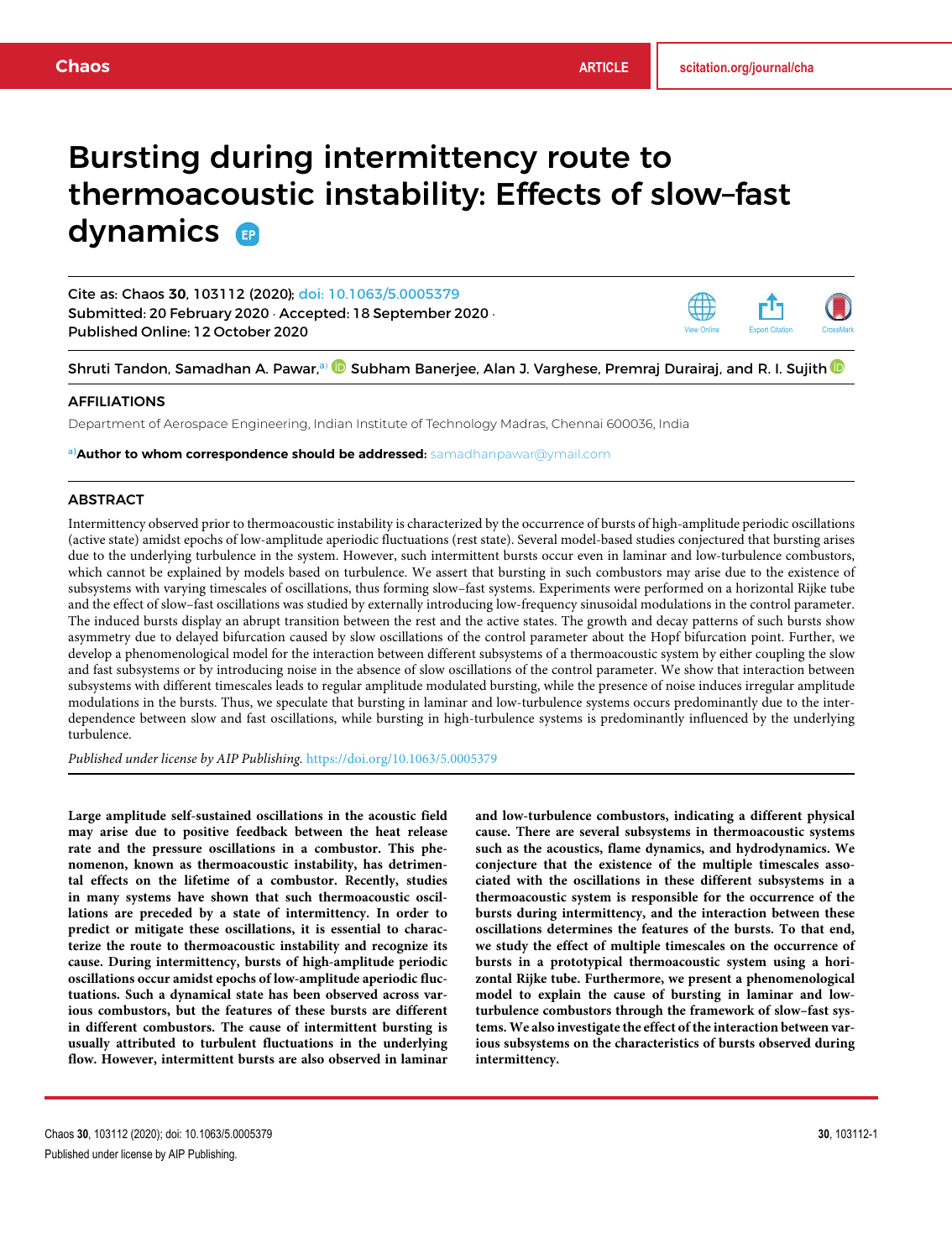#### I. INTRODUCTION

Continuous combustion is required in several applications for power generation, such as aero-engines, rocket propulsion, and gas turbine engines. The operation and lifetime of combustors developed for such power generation are plagued by the phenomenon of thermoacoustic instability.<sup>1,2</sup> During the occurrence of thermoacoustic instability, large amplitude self-sustained tonal sound waves arise as a result of mutual interaction between the unsteady heat release rate due to combustion and the unsteady acoustic field of the combustor.<sup>3</sup> Identification of dynamical routes that lead to thermoacoustic instability and developing measures for predicting or mitigating such a state has been a field of intense research recently.<sup>4,5</sup>

Traditionally, the onset of thermoacoustic instability has been viewed as a sudden transition from stable operation to unstable operation of the system. In the purview of dynamical systems theory, this transition is referred to as Hopf bifurcation<sup>6,7</sup> and the state of thermoacoustic instability is considered to be a stable limit cycle.<sup>8</sup> Nair et al.<sup>9</sup> showed that the transition from stable operation (combustion noise) to unstable operation (thermoacoustic instability) in turbulent combustors is interspersed by a dynamical state called intermittency. Intermittency prior to thermoacoustic instability is a state consisting of bursts of high-amplitude periodic oscillations interspersed amongst epochs of low-amplitude aperiodic oscillations. In the intermittency signals, the epochs of periodicity increase as the system dynamics approaches the point of onset of thermoacoustic instability. Subsequently, several studies have reported the presence of intermittency prior to thermoacoustic instability in different combustors.<sup>10-15,52</sup>

In a laminar thermoacoustic system consisting of a matrix burner, Kasthuri *et al.*<sup>16</sup> showed the presence of bursting oscillations (switching of oscillations between bursts of periodic oscillations and a nearly quiescent state) and mixed-mode oscillations (characterized by periodic oscillations switching between two different amplitudes) prior to the onset of limit cycle oscillations. In addition, Weng *et al.*<sup>17</sup> showed the existence of self-sustained beating dynamics arising due to fluctuations in the flame location in a Rijke-type burner with a laminar premixed flame. Therefore, while intermittent bursts are observed in both laminar and turbulent combustors, the characteristic features of such bursts are different in these combustors due to the difference in the preceding stable state. In laminar combustors, the intermittent bursts consist of periodic oscillations amidst epochs of quiescence and, hence, are referred to as "bursting oscillations."<sup>16</sup> However, in turbulent combustors, the intermittent oscillations consist of bursts of periodic oscillations interspersed by epochs of low-amplitude chaotic fluctuations and thus referred to as "intermittency"<sup>9</sup> and not bursting oscillations.

Several attempts have been made to explain the transition from a state of stable operation to thermoacoustic instability via intermittency in various combustors. Using the framework of synchronization theory, Pawar et al.<sup>19,51</sup> studied the coupling between the acoustic pressure and the heat release rate fields and showed that these fields undergo intermittent phase synchronization during the state of intermittency in thermoacoustic systems. Further, most studies attribute the occurrence of bursting during intermittency to the effects of the underlying turbulent fluctuations,<sup>49</sup> which are modeled either as stochastic forcing terms in the heat release rate $20,50$  or

stochasticity in velocities of the vortices that convect in a turbulent combustion chamber.<sup>21</sup> On the other hand, a deterministic approach was presented by Seshadri et al.<sup>22</sup> to explain the cause of intermittency, which was based on the feedback between the acoustic waves generated due to the localized heat release and the vortex shedding in the system. Although some understanding has been developed on the occurrence of intermittency in turbulent combustors, the aforementioned studies could not explain the causes and characteristics of bursts in laminar and low-turbulence combustors.

The kind of bursting behavior observed during intermittency prior to thermoacoustic instability in various combustors is remarkably different. Figure 1 shows the time series of such intermittent oscillations reported in some of the recent studies involving different type of combustors with varying levels of turbulence. For combustors having a high-turbulence intensity [Figs.  $1(a)-1(c)$ ] in the underlying flow field, the intermittent bursts are almost continuous in time with no distinct transition between epochs of periodic and aperiodic fluctuations. On the other hand, the intermittent oscillations observed in low-turbulence<sup>18</sup> [Fig. 1(d)] and laminar<sup>16</sup> [Fig. 1(e)] combustors show the occurrence of pronounced bursts of large amplitude as well as small amplitude periodic oscillations amidst very low-amplitude (nearly quiescent) aperiodic fluctuations. The intermittent oscillations in these systems are characterized by relatively smooth and regular variation in the amplitude envelope with distinct occurrence of growth and decay pattern for the bursts. Further, Fig.  $1(f)$  shows self-sustained beating dynamics in a Rijke-type laminar burner, $17$  where the pressure oscillations show a regular transition between bursts of periodic oscillations and epochs of steady state. Clearly, the occurrence of intermittent bursts in the system shown in Figs.  $1(d)-1(f)$  is not turbulenceinduced and, hence, cannot be explained by earlier models based on turbulence. $20,22$  We endeavor to possibly fill this gap and provide a model to explain bursting behavior observed in low-turbulence combustors through a different approach.

Intermittent bursts may arise as a result of turbulent fluctuations in the flow that affect the heat release rate fluctuations as well as the acoustic fluctuations just prior to the onset of thermoacoustic instability. However, in the absence of high-intensity turbulence in the combustor, such bursting behavior is prone to arise due to interactions between the oscillations in the flow field, heat release rate, acoustics, etc. which have very distinct timescales. Recent experimental studies have provided insight into the interaction between the hydrodynamic and acoustic subsystems leading to bursting dynamics in thermoacoustic systems. Hong *et al.*<sup>23</sup> have shown that control parameters such as the equivalence ratio oscillate at a timescale much slower than the acoustic timescale when the system is close to the onset of thermoacoustic instability. In addition, Nair *et al.*<sup>9</sup> have conjectured that intermittent bursts in turbulent combustors can arise if the acoustic subsystem is modulated by the hydrodynamics over slow timescales. Premchand *et al.*<sup>24</sup> have shown the presence of two dominant frequencies during the state of intermittency in a bluff-body stabilized turbulent combustor. They showed that the low-frequency peak in the amplitude spectrum of velocity fluctuations corresponds to the slow hydrodynamic timescale, while the high-frequency peak in the amplitude spectrum of the pressure fluctuations corresponds to the fast acoustic timescale.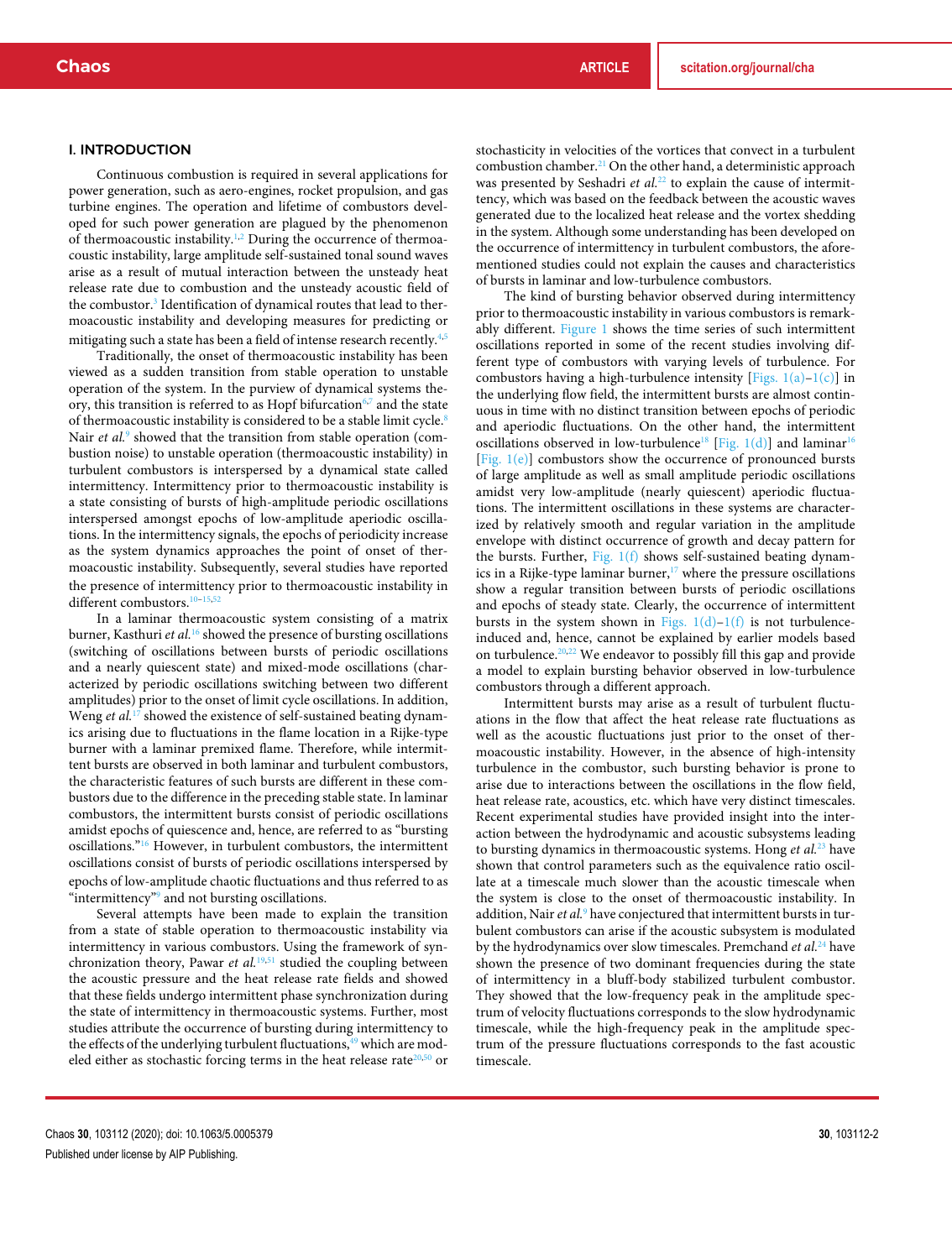

FIG. 1. The time series of the acoustic pressure oscillations during the state of intermittency observed prior to thermoacoustic instability obtained from studies involving different classes of thermoacoustic systems, such as [(a) and (b)] a turbulent gas-fired combustor with a bluff-body and a swirl stabilizer,<sup>9</sup> respectively, (c) a turbulent gas-fired swirl combustor,<sup>15</sup> (d) a low turbulence laboratory spray combustor,<sup>18</sup> (e) a laminar multiple flame matrix burner,<sup>16</sup> and (f) a Rijke-type laminar flame burner.<sup>17</sup> These plots are reproduced with permission from: [(a) and (b)] Nair *et al*., J. Fluid Mech. **756**, 470–487 (2014). Copyright 2014 Cambridge University Press; (c) Ebi *et al*., J. Eng. Gas Turb. Power **140**, 061504 (2018). Copyright 2018 ASME; (d) Pawar *et al*., J. Eng. Gas Turb. Power **138**, 041505 (2016). Copyright 2016 ASME; (e) Kasthuri *et al*., Chaos **29**, 043117 (2019). Copyright 2019 AIP Publishing LLC; (f) Weng *et al*., Combust. Flame **166**, 181–191 (2016). Copyright 2016 Elsevier.

Kasthuri *et al.*<sup>16</sup> showed that the temperature close to the burner in a multiple flame combustor fluctuates at a slow timescale. They conjectured that the nonlinear interaction of the slow temperature oscillations and fast acoustic fluctuations gives birth to mixedmode and bursting oscillations in their system. Further, Weng *et al.*<sup>17</sup> conjectured that beating occurs in their system due to slow and fast timescales of the flame oscillations, where the slow timescale is around 100–1000 times the timescale of acoustic fluctuations induced in the system. Thus, all these studies provide an incentive to study the interaction of slow–fast dynamics in thermoacoustic systems, where the acoustic fluctuations are the fast subsystem while the slow subsystem is formed by the hydrodynamic oscillations or flame fluctuations. The hydrodynamic oscillations may further introduce slow oscillations in several other subsystems such as the heat release rate or the temperature, or in the control parameters such as the local equivalence ratio or the flow Reynolds number.

The occurrence of "bursts" is a widely studied phenomenon across numerous fields such as neuroscience, $25$  chemical systems,  $26$ and fluid mechanics.<sup>27</sup> Across these numerous fields, bursting phenomena have been studied under the purview of coupling of slow and fast subsystems or multiple timescales associated with the system. Thus, bursting dynamics in thermoacoustic systems may also be studied in the purview of multiple timescales associated with the oscillations of various subsystems and control parameters. With the insight from experiments in thermoacoustic systems and studies from other fields as our motivation, we try to explain the cause of intermittency in low-turbulence systems using the slow–fast approach.

We conduct an experimental and theoretical investigation on a prototypical thermoacoustic system, known as the horizontal Rijke tube.<sup>28</sup> The horizontal Rijke tube inherently does not show intermittency or bursting behavior prior to the onset of thermoacoustic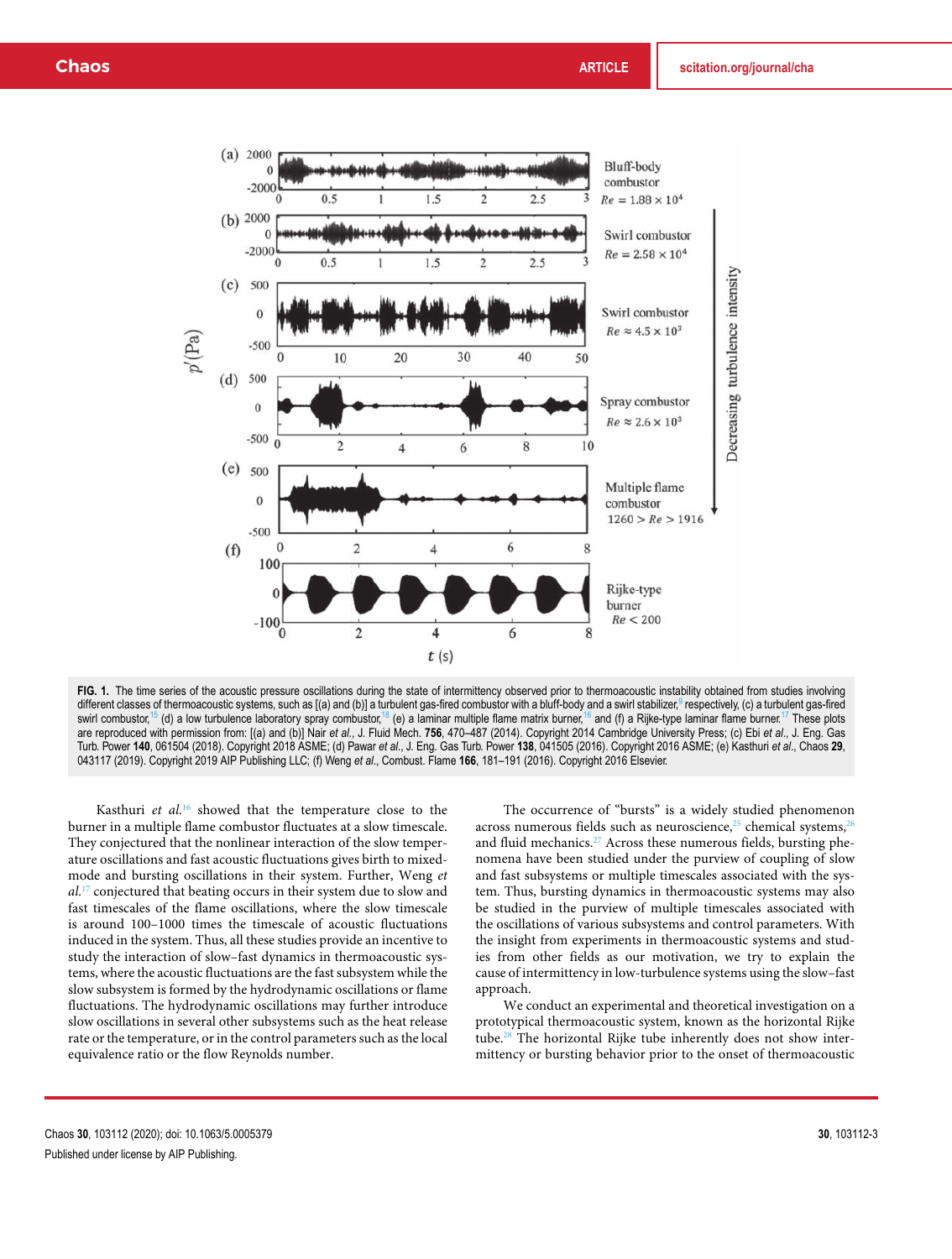instability.<sup>28–30</sup> We design the experiments so as to create bursting behavior and, hence, to test the hypothesis of the occurrence of bursts due to multiple timescales in the Rijke tube. In pursuit of the same, we purposefully introduce sinusoidal oscillations in the control parameter (i.e., heater voltage) at a frequency which is orders of magnitude lesser than the acoustic frequency. The mean value of this oscillatory control parameter is varied such that the system dynamics transitions from steady state to limit cycle oscillations.

We also develop a low order phenomenological model with a canonical form for subcritical Hopf bifurcation for heat release rate fluctuations, where low-turbulence intensity is modeled using additive noise and interactions between various subsystems is modeled using multiplicative noise. Slow–fast dynamics is introduced in the model by the slow sinusoidal oscillation of the control parameter, in a similar manner as described for the experiments. Prior to thermoacoustic instability, we observe the occurrence of bursts of high-amplitude periodic oscillations amidst low-amplitude aperiodic oscillations in the acoustic pressure due to the slow modulations of the control parameter in the experiments on the Rijke tube as well as through our model. Finally, we study the interdependence of the various subsystems of a thermoacoustic system by two approaches in the model. In the first approach, we use the slow–fast systems approach and couple the oscillations of the slow and the fast subsystems, while in the second approach, we introduce multiplicative noise in the heat release rate term in the absence of slow oscillations in the control parameter. We show that a coupling between the slow and the fast subsystems induces regular amplitude modulations in the bursts of periodic oscillations, while the multiplicative noise introduces small and irregular modulations in the amplitude envelope of bursts.

#### II. EXPERIMENTAL SETUP

The experimental setup of a horizontal Rijke tube (Fig. 2) consists of an aluminum duct that is 100 cm long with a square cross section of  $9.3 \times 9.3$  cm<sup>2</sup>. A decoupler is attached to the inlet of the duct. The decoupler eliminates the fluctuations of the incoming flow and maintains ambient pressure conditions at the attached side of the duct. The Rijke tube houses a stainless-steel wire gauge (henceforth, referred to as the heater), which is used as a concentrated heat source in the system. The heater is connected to a DC power supply (TDK-Lambda, GEN 8-400, 0-8 V, 0-400A) through two copper rods. The DC power supply is used to control the supplied voltage to the heater, which thus controls the amount of power supplied to the system. The heater voltage (i.e., the control parameter) is varied in a quasi-static manner such that the system dynamics transitions from the steady state to thermoacoustic instability (i.e., limit cycle oscillations) via a subcritical Hopf bifurcation. The airflow rate is maintained constant at  $100 \pm 0.52$  SLPM (standard liters per minute), using an electronic mass flow controller (Alicat Scientific). The corresponding Reynolds number of the air flow in the Rijke tube is  $1154 \pm 6$ .

To test our hypothesis on the occurrence of bursts due to slow–fast oscillations in a thermoacoustic system, we externally introduce slow timescale oscillations in the heater voltage. Such control parameter oscillations are introduced by generating a sinusoidal voltage signal using the SignalExpress*TM* software, which, in turn,



**FIG. 2.** The schematic of the experimental setup of the horizontal Rijke tube and a cross section of the Rijke tube duct showing the position of the heater in the system.

introduces sinusoidal oscillations in the heater power. Throughout all the experiments in the Rijke tube, the sinusoidal oscillations of the voltage supplied to the heater are maintained at an amplitude of 0.5 V and a frequency of 50 mHz. The mean value of the heater voltage is varied in the range 1.5–2.75 V, corresponding to which the mean value of the heater power varies in the range 200–600 W. In order to obtain bursting behavior in the system, we ensure that the frequency of the oscillations in the heater voltage is of the order of 1/1000th of the natural frequency of the acoustic oscillations developed during thermoacoustic instability in the Rijke tube, which is around 162 Hz. We use such a low ratio in order to allow enough decay and growth time between consecutive bursts of periodic oscillations in the acoustic pressure dynamics. Thus, the heater power oscillations reflect the slow subsystem, while the unsteady acoustic pressure fluctuations developed inherently in the system comprise the fast subsystem.

The unsteady acoustic pressure oscillations generated in the Rijke tube are recorded using a pressure transducer (PCB103B02), which has an uncertainty of  $\pm$ 0.2 Pa. The transducer is located at a distance of 31.5 cm from the inlet of the Rijke tube. The sampling frequency was fixed at 10 kHz. The acoustic pressure data were collected using a 16-bit data acquisition system DAQ (NI-USB 6343). To ensure repeatability of the experimental results, environmental factors such as temperature and relative humidity were maintained at 23  $\pm$  3 °C and 60  $\pm$  5%, respectively. The acoustic decay rate of the setup under cold flow conditions was always recorded to be between  $12 \pm 0.5 \,\mathrm{s}^{-1}$ . The acoustic damping is maintained within bounds to ensure repeatability of the experiments.

## III. MODEL BASED ON THE NORMAL FORM OF SUBCRITICAL HOPF BIFURCATION

In general, any thermoacoustic system consists primarily of a source of unsteady heat release subjected to an acoustic field established in a confinement. If the premixed/diffusion flame inside the duct is restricted to a smaller length compared to the size of the duct, it can essentially be considered as a concentrated source of heat,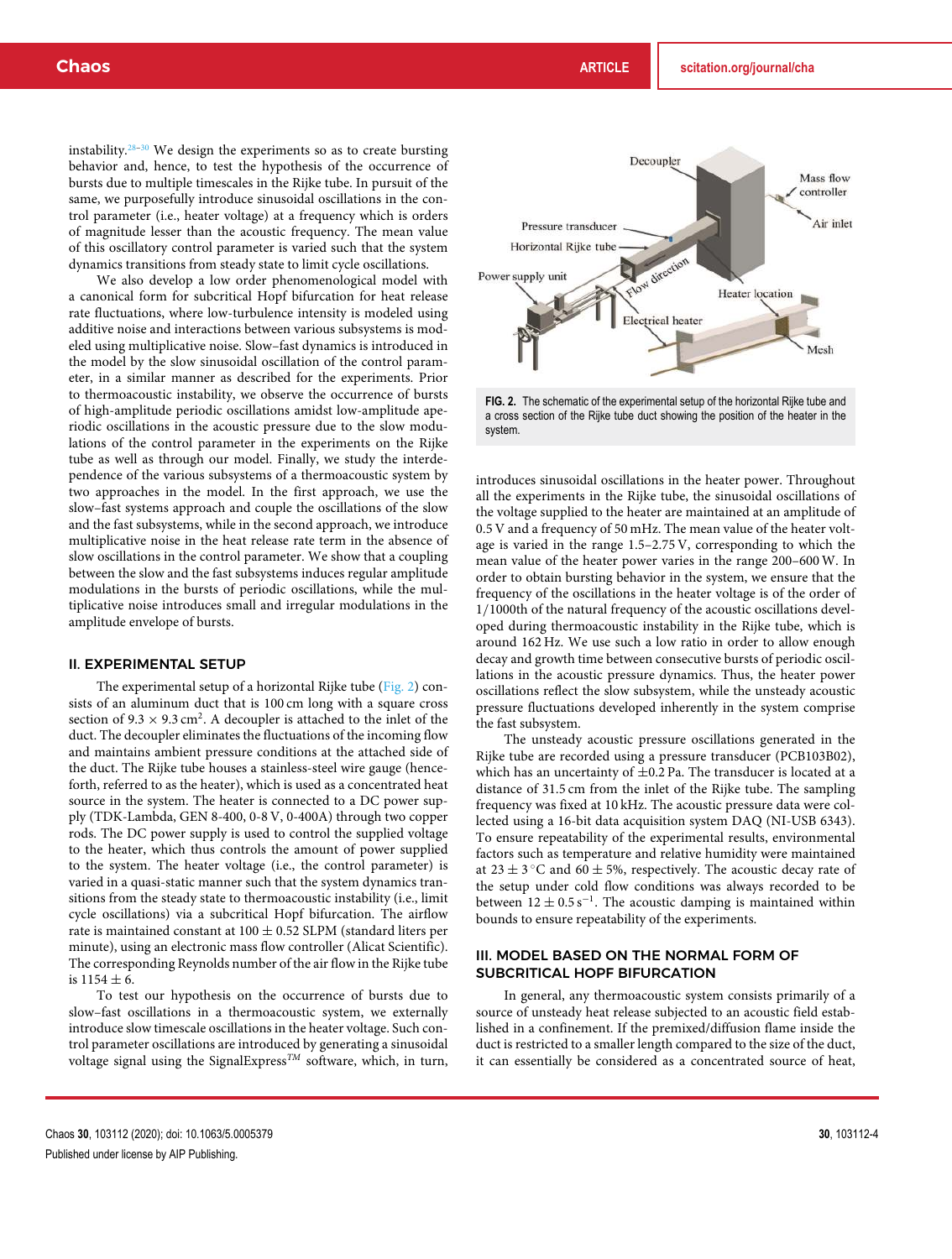just like the electrically heated wire mesh in the case of a horizontal Rijke tube. We, therefore, use a model similar to that discussed by Gopalakrishnan *et al.*, <sup>31</sup> which is a modified form of the nonlinear model developed by Balasubramanian and Sujith,<sup>32</sup> to obtain subcritical Hopf bifurcation through a generalized heat release rate function.<sup>33</sup>

### A. Governing equations

The linearized non-dimensional equations for momentum and energy in one-dimension, neglecting the effect of mean flow and temperature gradient, are as follows: $32$ 

$$
\gamma M \frac{\partial u'}{\partial t} + \frac{\partial p'}{\partial x} = 0, \tag{1}
$$

$$
\frac{\partial p'}{\partial t} + \gamma M \frac{\partial u'}{\partial x} = (\gamma - 1)\dot{Q}'\delta(x - x_f),\tag{2}
$$

where  $\gamma$  is the ratio of specific heat capacities,  $M$  is the mean flow Mach number,  $\dot{Q}$  is the fluctuating heat release rate at the location of the heat source  $(x_f)$  in the system, while  $p'$  and  $u'$  are the fluctuations in the acoustic pressure and the acoustic velocity, respectively. Here,  $t$  denotes time and  $x$  denotes the distance along the axial direction of the duct. The set of partial differential equations  $(1)$ and (2) are converted to a set of ordinary differential equations (ODEs) by using the method of modal expansion, also often called the Galerkin projection.<sup>35</sup> Accordingly, we expand the acoustic pressure and velocity fluctuations as a linear combination of basis functions that satisfy the boundary conditions associated with the Rijke tube duct, which is open at both ends. Since, at open ends, the acoustic pressure fluctuations are zero and the acoustic velocity fluctuations are maximum, sine and cosine functions are a natural choice as basis functions for the modal expansion of  $p'$  and  $u'$ , respectively. The pressure and velocity fluctuations are expressed in terms of time-varying modes  $\eta$  and  $\dot{\eta}$  as follows:

and

$$
p'(x,t) = -\sum_{j=1}^{\infty} \frac{\gamma M}{j\pi} \dot{\eta}_j(t) \sin(j\pi x).
$$
 (3)

η*j*(*t*) cos(*j*π*x*)

Substituting the expressions from Eq. (3) into Eqs. (1) and (2) and projecting the resulting equation on the *j*th mode of the basis function, we obtain the set of ordinary differential equations (ODEs) as given in Eqs.  $(4)$  and  $(5)$ . Finally, we include the effect of damping in Eq. (2) by adding a damping term which is dependent on the frequency of the system, $<sup>2</sup>$ </sup>

 $u'(x,t) = \sum_{n=0}^{\infty}$ 

*j*=1

$$
\frac{d\eta_j}{dt} = \dot{\eta}_j,\tag{4}
$$

$$
\frac{d\dot{\eta}_j}{dt} + 2\varepsilon_j \omega \dot{\eta}_j + \omega^2 \eta_j = \dot{q}',\tag{5}
$$

where  $\omega$  is the non-dimensional angular frequency,  $\dot{q}'$  is the nondimensional heat release rate term. Here,  $\varepsilon_j$  is the damping coefficient which is calculated according to the following equation, with  $k_1 = 0.1$  and  $k_2 = 0.06$ :

$$
\varepsilon_j = \frac{1}{2\pi} \left( k_1 \frac{\omega_j}{\omega_1} + k_2 \sqrt{\frac{\omega_1}{\omega_j}} \right),\tag{6}
$$

where  $\omega_i = j\pi$  for the *j*th duct mode.<sup>28,36</sup>

For a horizontal Rijke tube, the model developed by Balasubramanian and Sujith<sup>32</sup> uses a modified form of King's law<sup>37,38</sup> to model the heat release rate term ( $\dot{Q}'$ ). King's law governs the heat release rate from the thin hot wire to the surrounding fluid, which is appropriate to describe the heat transfer from the electrically heated wire mesh to the air in the Rijke tube. However, for thermoacoustic systems in general, King's law may not be the most general description of the heat source as it is for a Rijke tube with electric heater.

For the current study, the non-dimensional heat release rate fluctuations are decomposed into coherent and non-coherent components in Eq.  $(7)$ , as suggested by Noiray.<sup>20</sup> The coherent fluctuations in the heat release rate  $(q'_c)$  are due to the interaction of the acoustic field fluctuations with the flame, while the non-coherent heat release rate fluctuations  $(\dot{q}'_{nc})$  occur due to the turbulence in the underlying flow field,

$$
\dot{q}' = \dot{q}'_c + \dot{q}'_{nc}.\tag{7}
$$

The non-coherent component of the heat release rate,  $\dot{q}^{\prime}_{nc}$ , is modeled using the noise term  $\xi(t)$  in Eq. (8). The coherent heat release rate  $\dot{q}'_c$  is considered to be a nonlinear function of the non-dimensional acoustic modes  $\eta$  and  $\dot{\eta}$ . For the current study, we use the canonical form of the subcritical Hopf bifurcation for  $\dot{q}'_c$  with a time delay coupling between  $\eta$  and  $\dot{\eta}$ , as motivated by Gopalakrishnan *et al.*, <sup>31</sup> which is given by Eq. (8),

$$
\dot{q}'_c = -c_1(\eta - \tau \dot{\eta}) - c_3(\eta - \tau \dot{\eta})^3 + c_5(\eta - \tau \dot{\eta})^5 \text{ and } \dot{q}'_{nc} = \xi(t),
$$
\n(8)

where  $c_1$ ,  $c_3$ , and  $c_5$  are constants, and  $\tau$  is the time delay term. As discussed by Gopalakrishnan *et al.*, <sup>31</sup> the time delay term ensures that the heat release rate responds to the velocity fluctuations at the location of the heating source with a certain time delay. Furthermore, the heat release rate introduces nonlinear feedback between the evolution of acoustic pressure and acoustic velocity fluctuations. The specific expression of  $\dot{q}'_c$  in Eq. (8) also ensures that a subcritical Hopf bifurcation  $[Fig. 3(b)]$  is obtained for the set of ODEs  $(4)$ and (5).

The term  $\xi(t)$  is a combination of multiplicative and additive noise. A random term [ξ*<sup>a</sup>* in Eq. (9)] is added at each iterative step to the acoustic pressure fluctuations, to effectuate additive noise (strength  $\sigma_a$ ) in the system. Similarly, we generate multiplicative noise of strength σ*<sup>m</sup>* by adding a random term [ξ*<sup>m</sup>* in Eq. (9)] to the acoustic pressure oscillations at each step, where the strength of the random term is directly proportional to  $\eta$  as noted in Eq. (9). Both the random terms ξ*<sup>a</sup>* and ξ*<sup>m</sup>* are generated by the Weiner process and are white Gaussian noise terms. The non-dimensional strengths  $\sigma_a$  and  $\sigma_m$  are a fraction comparable to the maximum amplitude of the non-dimensional pressure variable  $\eta$ , which is of the order of 1 ( $\dot{\eta} \sim$  1). These non-dimensional strengths are varied to simulate the absence of turbulent fluctuations ( $\sigma_a = 0.0001$ ) and also low or high levels of turbulence or perturbations from other subsystems (where  $\sigma_a$  and  $\sigma_m$  are of the order of 0.1). We choose such an order of magnitude for the noise intensities, so that the ratio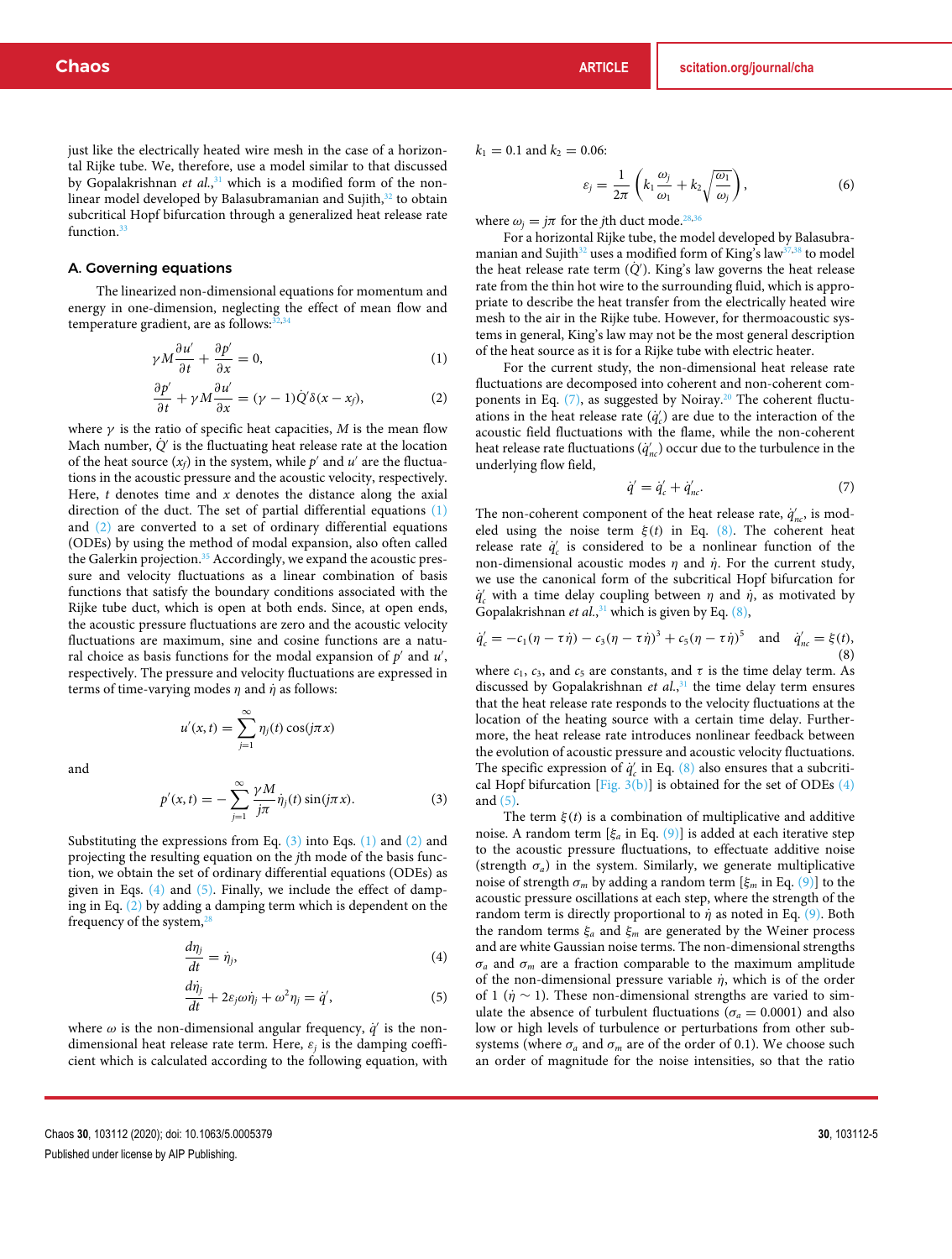of amplitudes of periodic and aperiodic oscillations in the acoustic pressure signal obtained from the model is similar to that obtained from experiments,

$$
\xi(t) = \sigma_a \xi_a + \sigma_m \dot{\eta}(t) \xi_m. \tag{9}
$$

A slow–fast system is formed by the two-way interaction of both the slow and the fast subsystems. The evolution of each subsystem is, in general, dependent on the other. To study slow–fast oscillations in a thermoacoustic system where the pressure fluctuations have a fast timescale, we introduce slow sinusoidal oscillations in the control parameter *c*<sup>1</sup> [Eq. (8)] centered at a mean value *A*, amplitude *B*, and frequency *f*. As stated earlier for the experiments, we maintain the value of the frequency of the control parameter in the model at an order of magnitude of 1/1000th of the natural frequency of the acoustic fluctuations (fast timescale). The oscillations in the non-dimensional control parameter  $c_1$  are governed by the following equation [Eq.  $(10)$ ]:

$$
c_1 = A + B\sin(2\pi ft). \tag{10}
$$

The set of ordinary differential equations, Eqs. (4) and (5), are solved by the stochastic Runge–Kutta method<sup>39</sup> for the heat release rate function given by Eqs.  $(7)$  and  $(8)$ , subject to noise [as given in Eq. (9)] and control parameter oscillations of the form shown in Eq. (10). In the rest of the paper, we refer to the above model as the "standard model." We also assume that the evolution of the control parameter (slow subsystem) stays independent of the dynamics of the acoustic field variables (fast subsystem), say,  $p'$  in the system in Sec. IV. Further, we investigate the effect of the evolution of fast subsystem on the evolution of the slow subsystem by introducing an

interdependence between the two subsystems, which is discussed in detail in Sec. V.

## IV. RESULTS AND DISCUSSION

#### A. Bifurcation diagram

We plot the bifurcation diagram of the acoustic pressure oscillations obtained during the transition to thermoacoustic instability through experiments in the horizontal Rijke tube and the model. The bifurcation diagrams [Figs.  $3(a)$  and  $3(b)$ ] show the variation of root mean square value (rms) of the acoustic pressure ( $p'_{rms}$ ) with a quasi-static change in the heater power (or heater voltage) for the experiments and the non-dimensional parameter  $c_1$  for the model, respectively. The non-dimensional acoustic pressure from the model is converted to a dimensional form by multiplying it with the atmospheric mean pressure for the ease of comparison with the experimental results. Since this is a phenomenological model, we aim only for a qualitative match with the experiments. The bifurcation diagrams shown in Figs.  $3(a)$  and  $3(b)$  are for laminar flow  $(Re = 1154 \pm 6)$  conditions in the experiment and very low noise intensity in the model ( $\sigma_a = 0.0001$  to account for inherent noise in real systems), respectively.

When the control parameter value is varied in a quasi-static manner in the forward direction (i.e., the value of control parameter is increased), we notice a sudden transition of the system behavior from steady state to limit cycle oscillations at the Hopf bifurcation point *H* in Figs.  $3(a)$  and  $3(b)$ . A further increase of the control parameter beyond the point *H* leads to a continuous increase in the amplitude of the limit cycle oscillations in the system. In the reverse direction, as the value of the control parameter is reduced,



FIG. 3. The bifurcation diagram of the acoustic pressure fluctuations (p') with respect to (a) K<sub>*h*</sub>, the heater power (W) or heater voltage (V) from experiments in the Rijke tube and (b) non-dimensional parameter  $c_1$  from the standard model, when  $\sigma_a = 0.0001$ ,  $\sigma_m = 0$  in Eq. (9),  $c_3 = c_5 = 1$  in Eq. (7). Points *F* and *H* represent the fold and the Hopf point, respectively, while *a*, *b*, *c*, and *d* are reference points.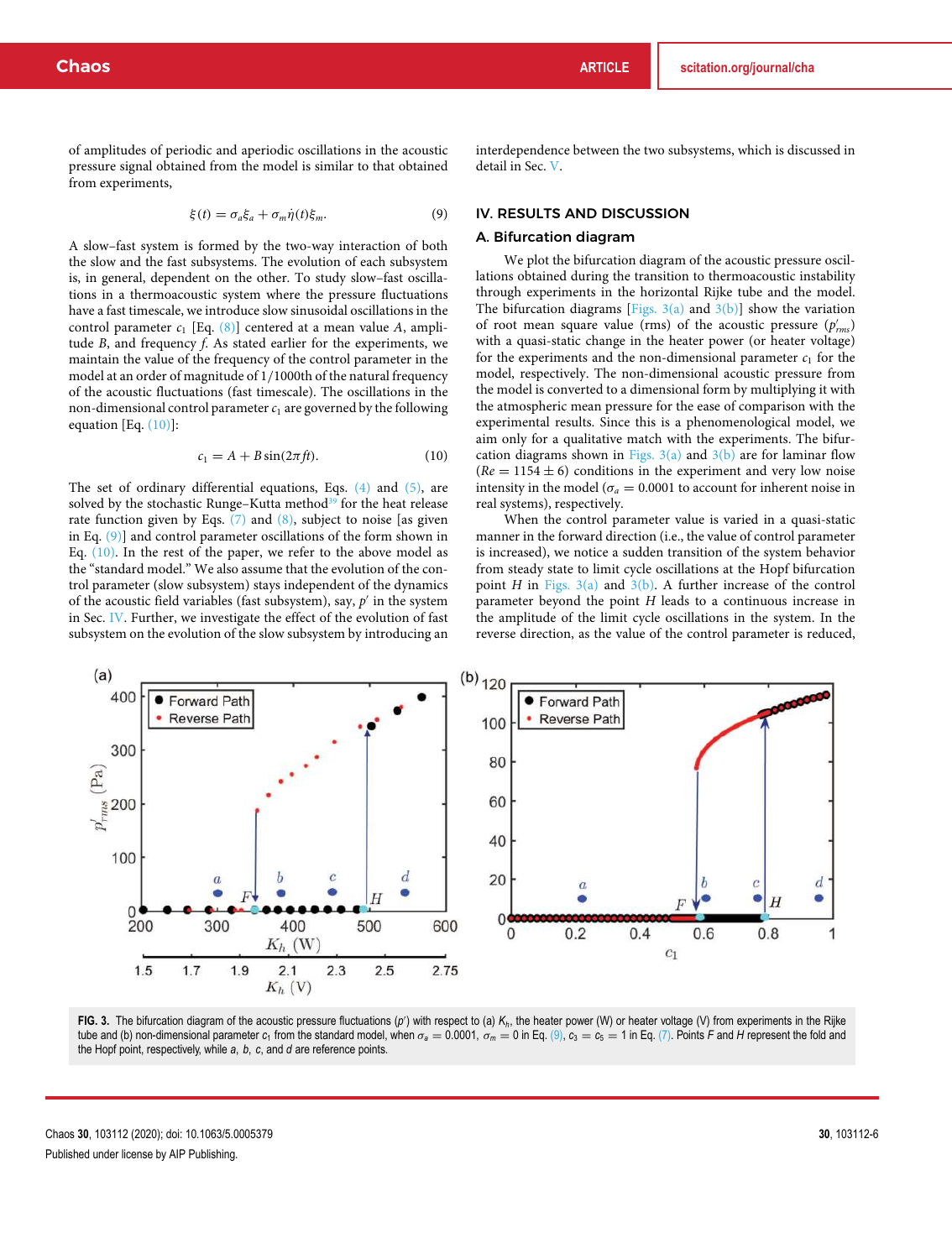

FIG. 4. Comparison of the time series of acoustic pressure (p') obtained from experiments (I) and from the model (II) for slow-scale oscillations in the control parameter about a mean value. For experiments, the mean value of  $K_h$  is varied from (a) to (d) as 1.8 V (306 W), 2.1 V (365 W),  $\dot{2}$ .2 V (428 W), and 2.56 V (568 W), respectively, where the amplitude and frequency of oscillations of  $K_h$  are fixed at 0.5 V and 0.05 Hz throughout. In the model, the parameter  $c_1$  oscillates with amplitude  $B = 0.4$  and frequency  $f = 0.17$  Hz when its mean value is increased from (e) to (h) as  $A = 0.2$ , 0.6, 0.75 and 0.95, respectively. The noise intensity in the model is  $\sigma_a = 0.0001$ .

we notice a continuous decrease in the amplitude of limit cycle oscillations, along the same path as in the forward direction. However, the transition from limit cycle to stable equilibrium state in the reverse direction occurs at point *F* (i.e., fold point), which is well past the point *H*. Thus, the bifurcation diagram exhibits a hysteresis region, indicative of a subcritical Hopf bifurcation in the system dynamics. In experiments, the Hopf bifurcation point is found to be at 2.45 V (483.6 W) and the fold point at 1.95 V (352.6 W). From the model, the Hopf and the fold point values for the non-dimensional parameter  $c_1$  are 0.77 and 0.57, respectively, when we choose  $\tau = 0.2$ and  $c_3 = c_5 = 1$ . Also, the bifurcation diagram in Fig. 3 is marked with points *a*, *b*, *c*, and *d* representing different dynamical states for reference in Fig. 4.

## B. Effect of slow oscillations in the control parameter on the transition to thermoacoustic instability

In this section, we present the results of experiments on the horizontal Rijke tube, which were designed to investigate the occurrence of bursting oscillations induced due to the slow oscillations of the control parameter during the transition from steady state to limit cycle oscillations in the system. Figures 4-I and 4-II show the time series of acoustic pressure fluctuations from the experiments performed on the Rijke tube and from the model, respectively, for the reference points of the subcritical Hopf bifurcation shown in Fig. 3.

Column I in Fig. 4 shows results from the experiments in the Rijke tube when slow oscillations, with fixed amplitude (0.5 V) and frequency (0.05 Hz), are induced in the heater voltage (*Kh*). The mean value of the heater voltage is increased from point *a* to *d* [with reference to the bifurcation diagram in Fig.  $3(a)$ ] in Figs.  $4(a) - 4(d)$ , respectively. For oscillations about the mean value of  $K_h$  corresponding to a point in the steady state region, we observe only very low-amplitude aperiodic fluctuations, which can be considered as a quiescent state. As the mean value of the control parameter is increased to a value around the fold point [point *b* in Fig. 3], we observe bursts of high-amplitude periodic oscillations amidst nearly quiescent state, as seen in Fig.  $4(b)$ . We also obtain such bursting dynamics  $[Fig. 4(c)]$  when the mean value of the control parameter is in the bistable zone [point *c* in Fig. 3]. Comparing Figs.  $4(b)$  and  $4(c)$ , we note that as the mean value of  $K_h$  is increased, the average epoch of the rest state reduces and the maximum amplitude achieved by periodic oscillations in the pressure signal increases. Finally, corresponding to control parameter oscillations about a point far ahead of the Hopf bifurcation point in the limit cycle regime [point *d* in Fig. 3], we observe the occurrence of limit cycle oscillations with modulated amplitude envelope, as shown in Fig.  $4(d)$ . Such modulations in the amplitude envelope arise when the minimum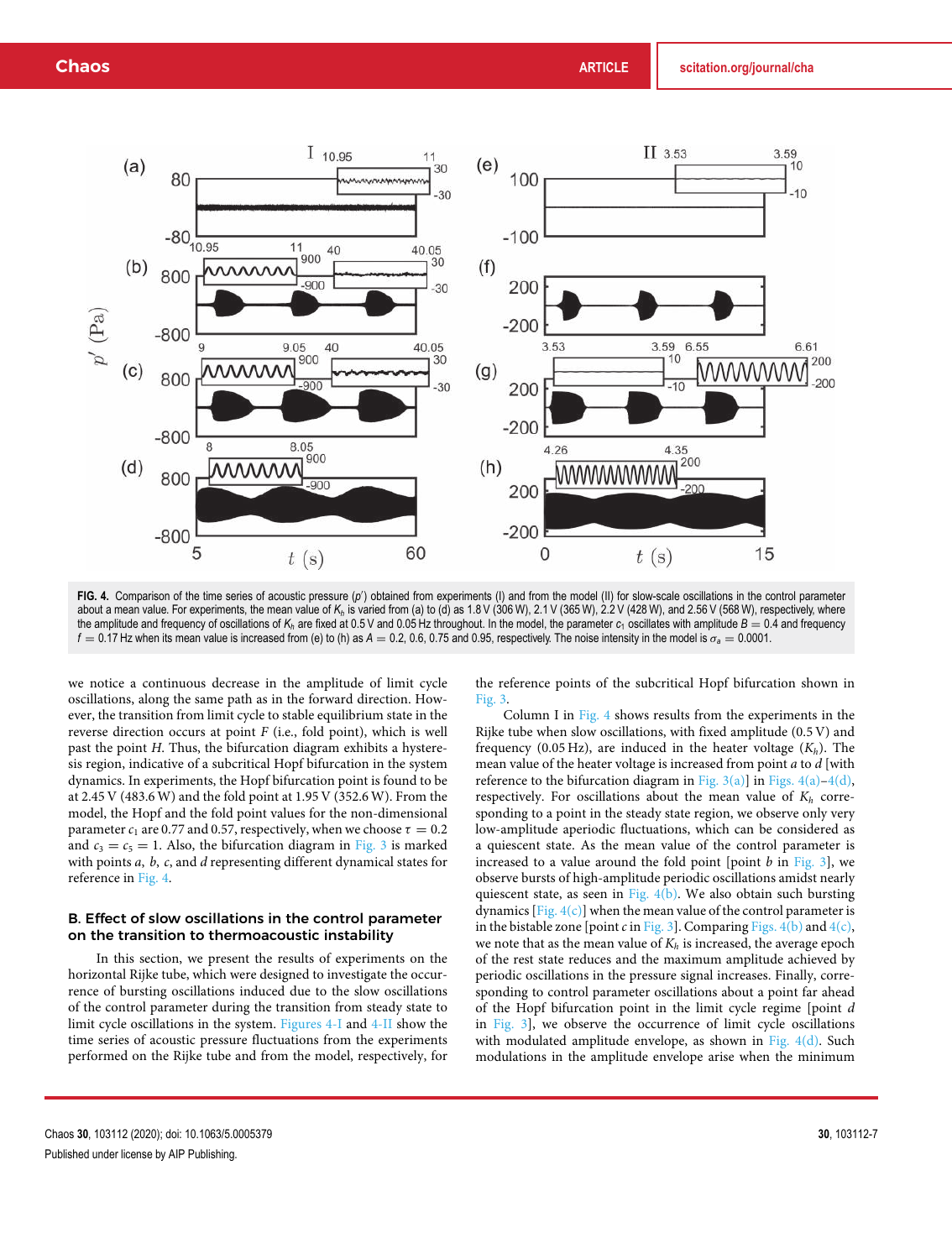value of the control parameter oscillations is more than or close to (if less than) the value of the control parameter at the fold point. That is, even though the control parameter oscillations may cross the fold point by a small margin and transit to the steady state region, the acoustic pressure oscillations never achieve a quiescent state. This is because the acoustic pressure oscillations in the active state have insufficient time to decay to the rest state, when a lesser fraction of the oscillation cycle of the control parameter occurs in the steady state region of the bifurcation diagram.

In column II of Fig. 4, we show the time series of acoustic pressure fluctuations obtained from the standard model (discussed in Sec. III) in the presence of slow timescale oscillations of the control parameter  $c_1$ , as indicated by Eq.  $(10)$ . The mean value  $(A)$  of the oscillating control parameter is increased in a quasi-static manner from point *a* to *d* [with reference to Fig.  $3(b)$ ] to obtain the dynamics shown in Figs.  $4(e) - 4(h)$ . The model qualitatively captures all the features of bursting oscillations observed from experiments in the Rijke tube [Fig. 4-I]. The acoustic frequency of limit cycle oscillations obtained from the standard model is  $f_a = 170$  Hz. In the absence of random perturbations (i.e., for  $\sigma_a = \sigma_m = 0$ ) in the model, when the control parameter oscillations are introduced, we observe bursting behavior only when the mean value of the oscillating control parameter is greater than that at the Hopf bifurcation point. However, from the experiments in the Rijke tube, we observe bursting behavior even when the control parameter oscillations are centered much before the Hopf bifurcation point (i.e., in the bistable zone) [for example, see Fig.  $4(b)$ ]. This is because noisy fluctuations are inherent to any real system; hence, we use very low noise intensity ( $\sigma_a = 0.0001$ ) to mimic such a noise in real systems. As a result, we obtain bursting behavior even when the control parameter is centered around the fold point, given that the amplitude of its oscillations is sufficient to cross the Hopf bifurcation point [for example, see Fig.  $4(f)$ .

Similar to the experiments, the model produces bursts of high-amplitude periodic oscillations amidst nearly quiescent state [Figs.  $4(f)-4(g)$ ] and modulated limit cycle oscillations [Fig.  $4(h)$ ].

We also notice that such bursting behavior occurs only when the control parameter value crosses both the Hopf and the fold points in every cycle of the oscillation. Further, for the bursts induced by slow parameter oscillations (as shown in Fig. 4), we note that the transition from the rest to the active state (growth) and from the active to the rest state (decay) is asymmetric. A similar asymmetry in the growth and decay of the bursts of acoustic pressure signal has been recently reported in a Rijke-type burner by Weng *et al.*<sup>17</sup> They observed that the asymmetry associated with bursting oscillations changes with the change in the equivalence ratio in the system; however, the cause of such asymmetry in a burst is not clear. In Sec. IV C, we try to explain this asymmetry of growth and decay of bursts with the help of the model discussed in Sec. III.

#### C. Delayed bifurcation effect

In this section, we discuss the reason for asymmetry in the growth and the decay pattern in the bursts induced by slow–fast dynamics in the experiments and the model [Fig. 4]. We believe that such asymmetry occurs due to the disproportionate time duration for which the system dynamics is restricted to the stable limit cycle branch during the forward and the reverse oscillation paths of the control parameter. Such unequal durations arise due to two reasons: (I) delayed bifurcation caused by the slow-scale oscillations of the control parameter and (II) the existence of a hysteresis zone in the bifurcation diagram of the system. The effect of delayed bifurcation is explained with the help of the model in Fig. 5.

Delayed bifurcation effect or memory effect associated with the slow passage of control parameter through Hopf bifurcation point is widely studied in the literature. $40-43$  When the control parameter is varied across the Hopf bifurcation point in a rate-dependent manner, the transition of the system dynamics from steady state to limit cycle oscillations gets delayed and occurs at a control parameter value greater than that at the Hopf bifurcation point. Such a delay in the transition of the system behavior is referred to as delayed bifurcation.



FIG. 5. (a) Transformed phase portrait of acoustic pressure oscillations (p') obtained from the standard model superposed on the bifurcation diagram of acoustic pressure (*p*<sup>(</sup><sub>max</sub>) obtained from quasi-static variation of *c*<sub>1</sub>. (b) The overlapped time series of the control parameter oscillations (*c*<sub>1</sub>) and the acoustic pressure oscillations (*p*') during a state of bursting in the system, obtained from the model. Here,  $\rho'_{\sf maxF}$  and  $\rho'_{\sf maxF}$  refer to the reverse and the forward paths of quasi-static variation of  $c_1$ . The point demarcated as *A* represents the mean value of *c*1.

Chaos **30**, 103112 (2020); doi: 10.1063/5.0005379 **30**, 103112-8 Published under license by AIP Publishing.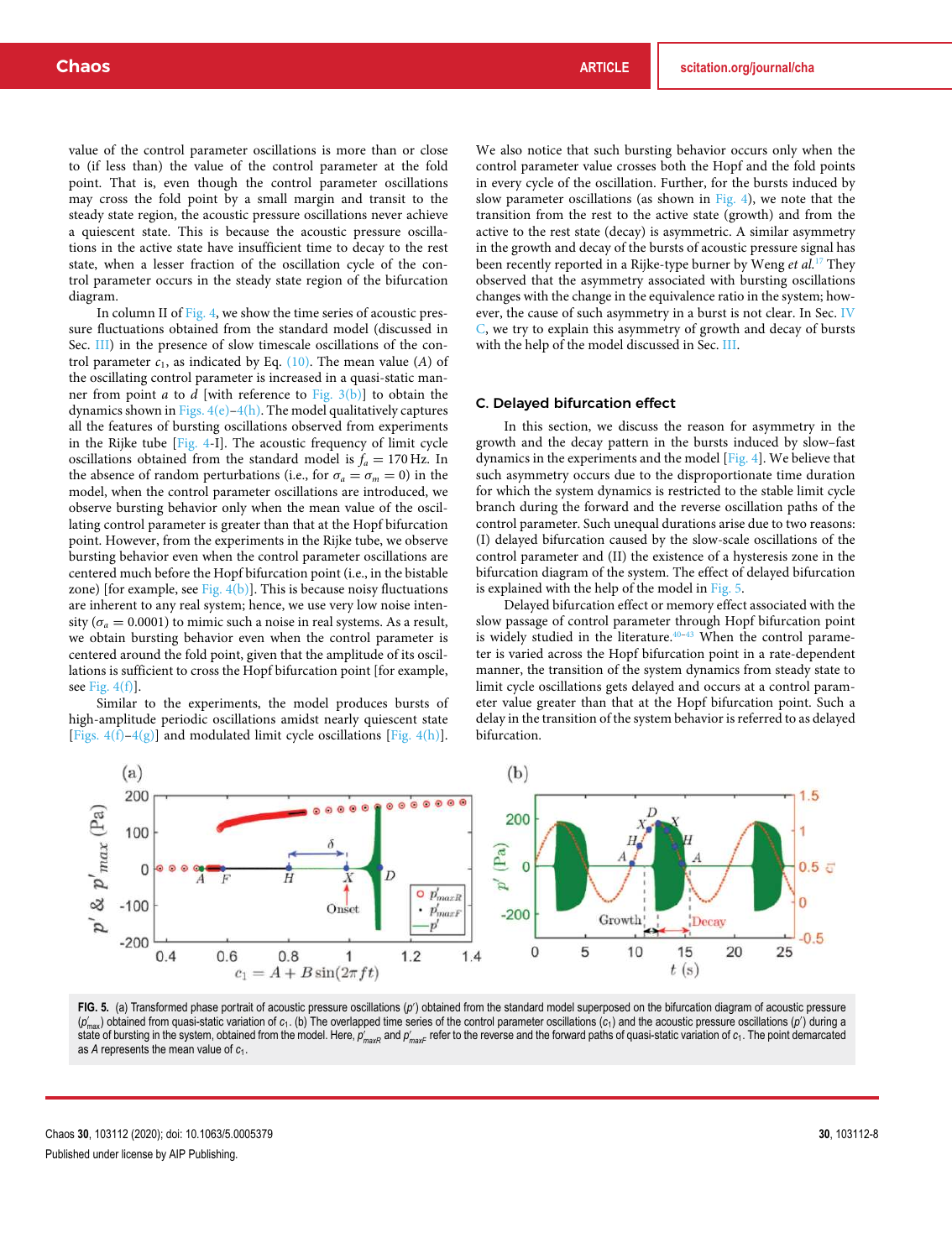For our model involving a slow–fast system, the delayed bifurcation due to slow parameter oscillations can be depicted using a "transformed phase portrait."<sup>42</sup> The transformed phase portrait is a plot of the time evolution of the acoustic pressure oscillations (the fast subsystem variable) with respect to the time-varying control parameter  $c_1$  (the slow subsystem variable), as shown in Fig. 5(a). For clarity, we plot the acoustic pressure oscillations on the transformed phase diagram starting from the point *A* [Fig. 5(a)], where the pressure fluctuations are in the rest state  $[Fig. 5(a)]$  to the point where the pressure fluctuations achieve the maximum amplitude of periodic oscillations (at point *D*), observed during the onset of burst in a signal  $[Fig. 5(b)]$ . We then superimpose this transformed phase portrait on the bifurcation diagram, which is obtained by plotting the variation of the maximum amplitude of the acoustic pressure oscillations with respect to the quasi-static variation of the control parameter [Fig. 5(a)].

We note that the delay associated with the occurrence of the first burst depends on the initial conditions [i.e.,  $\eta(0)$ ] of the acoustic pressure fluctuations. However, the delay associated with the subsequent bursts in the same signal is independent of initial conditions for fixed values of *A*, *B*, and *f* [in Eq. (9)] for the oscillating parameter  $c_1$ .<sup>41</sup> Hence, the transformed phase portrait is obtained from any subsequent burst after disregarding the first burst as a transient. In Fig. 5(a), we show the transformed phase portrait for the case when the control parameter oscillates with an amplitude of  $B = 0.55$  with a frequency  $f = 0.102$  Hz about a mean value  $A = 0.55$ . Furthermore, we show the overlapped time series of slow control parameter oscillations and fast acoustic pressure oscillations during the state of bursting in the system in Fig. 5(b). Points *A*, *F*, *H*, *X*, and *D* are the reference points of  $c_1$  on the bifurcation diagram in Fig.  $5(a)$ corresponding to the demarcations on the time series in Fig. 5(b). Consider the oscillation of the control parameter starting from the mean value, indicated by the point *A* in Figs.  $5(a)$  and  $5(b)$ . We define the forward oscillation from point *A* to point *D* and the reverse oscillation from point *D* to point *A* in half a cycle of the control parameter oscillation [Fig. 5(b)].

Even as the control parameter oscillations cross the Hopf bifurcation point *H*, we observe steady state dynamics in acoustic pressure  $(p')$ , i.e., the transition of  $p'$  from the rest to the active state does not occur immediately at *H* [Fig. 5(a)]. Such a transition occurs only at a value of  $c_1$  that is greater than that at *H*, i.e., at point *X*. The identification of the exact point of the onset of the growth of oscillations (i.e., point *X*) is non-trivial and is described in detail in Appendix A. We qualitatively indicate the delayed bifurcation in the system by what we define as the "delay value" (in terms of  $c_1$ ), henceforth referred to as  $\delta$ . The delay value ( $\delta$ ) represents the difference in the values of  $c_1$  at point  $H$  (the Hopf point) and at point  $X$  (where the onset of a burst of periodic oscillations occurs in the acoustic pressure signal).

In the forward direction, when the value of  $c_1$  grows from point *A* to *D* [Fig. 5(b)], we obtain periodic oscillations in the *p*' signal only when the value of  $c_1$  traverses from point  $X$  to  $D$  on the bifurcation plot [Fig.  $5(a)$ ]. In the reverse path of  $c_1$  (i.e., from point *D* to *A*), the value of  $p'_{max}$  continuously decreases from point *D* to *F* [Fig. 5(a)] corresponding to which the amplitude of the  $p'$ oscillations in the burst also decreases. Once the control parameter crosses the fold point  $F$ , the periodic oscillations of  $p'$  in the burst

decay rapidly to the rest state. Hence, the dynamics of *p* ′ is sustained on a longer stretch of the stable limit cycle branch in the reverse direction of the control parameter oscillation as compared to the forward direction. As a result, the growth and the decay pattern of the bursts are asymmetric.

In addition, we investigate the effect of slow parameter oscillations across a supercritical Hopf bifurcation, which does not have a hysteresis zone, using a similar model. The corresponding equations and results are discussed in Appendix B. In a supercritical Hopf bifurcation, the amplitude of limit cycle oscillations increases gradually from the rest state and there is no sudden jump in the value of  $p'_{\rm max}$ . We find that the slow parameter oscillations across the supercritical Hopf bifurcation induce bursts of periodic oscillations amidst nearly quiescent state with distinct growth and decay pattern. Since there is a delay associated with the transition of dynamics from steady state to periodic oscillations, there is a steep rise in the amplitude of the acoustic pressure signal, that is, a sudden growth of high-amplitude periodic oscillations (refer Fig. 11). During the reverse oscillation, the amplitude of periodic oscillations decreases gradually to the rest state.

#### D. Factors effecting the delayed bifurcation

In this section, we present the effect of the change in the mean value, amplitude, and frequency of the control parameter oscillations on the delay value (represented as  $\delta$  in Fig. 5) and also on the characteristics of bursting oscillations, using the model, through Fig. 6.

In the transformed phase diagrams in Fig. 6, points *F* and *H* indicate the fold and the Hopf points, respectively. We consider two cases in Figs.  $6(a)$  and  $6(b)$  where for case I,  $A<sub>I</sub> = 0.55$ , and for case II,  $A_{II} = 0.85$ , while  $B = 0.55$ ,  $f = 0.102$  Hz in both cases. From the transformed phase diagram in Fig.  $6(a)$ , we observe that an increase in *A* leads to a corresponding increase in the delay value  $(\delta)$ , i.e., if  $A_I < A_{II}$  then  $\delta_I < \delta_{II}$ . The time series of the acoustic pressure for both the cases are overlapped and plotted in Fig.  $6(b)$  for the ease of comparison. From Fig. 6(b), we infer that as *A* increases, the epochs of high-amplitude periodic oscillations (i.e., burst) increase and the epochs of low-amplitude aperiodic fluctuations correspondingly decrease in the *p* ′ signal. The maximum amplitude of the periodic oscillations in the *p* ′ signal also increases with an increase of *A*. This is expected from the bifurcation diagram, where we see an increase in the amplitude of limit cycle oscillation with the increase in the value of the control parameter. Since the value of  $A_I$  is lesser than  $A_{II}$ , for the same amplitude *B*, the maximum amplitude achieved along the limit cycle branch is greater for case II.

Next, we inspect the effect of variation in the frequency (*f*) of the control parameter oscillations while its amplitude (*B*) and mean value (*A*) are kept constant in Figs.  $6(c)$  and  $6(d)$ . Two cases are considered as before, case I:  $f_I = 0.102$  Hz and case II:  $f_{II} = 0.238$  Hz, while the amplitude and mean value of  $c_1$  for both cases are fixed at  $B = 0.55$  and  $A = 0.85$ , respectively. We note that as f increases, the number of bursts occurring in the signal in a fixed duration also increases  $[Fig. 6(d)]$ . Furthermore, from the transformed phase portrait in Fig.  $6(c)$ , it is clear that the delay value ( $\delta$ ) associated with the onset of bursts increases corresponding to the increase in *f*. This means, if  $f_I < f_{II}$ , then  $\delta_I < \delta_{II}$ . We also note that the maximum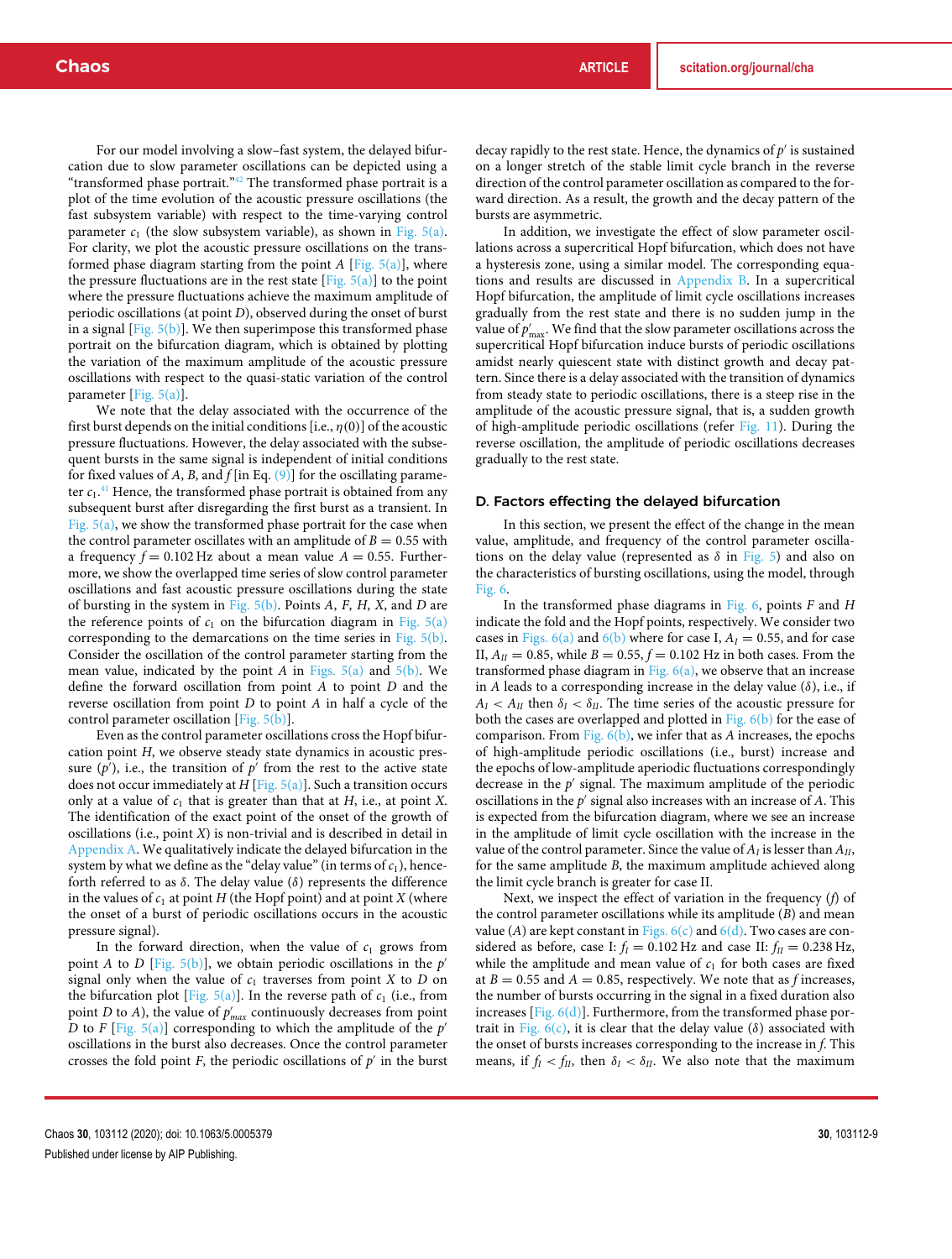

FIG. 6. (I) Transformed phase diagrams and (II) the corresponding overlapped time series of the control parameter oscillations and the acoustic pressure oscillations obtained from the model, for the cases shown in [(a) and (b)] with different mean values  $A_i$  and  $A_{ii}$  while B and f are fixed, [(c) and (d)] with different frequencies  $f_i$  and  $f_{ii}$ , while A and *B* are fixed, and [(e) and (f)] with different amplitudes *B<sup>I</sup>* and *BII* while *A* and *f* are fixed. The point demarcated as *A* represents the mean value of *c*1.

amplitude of the burst remains nearly the same with an increase in *f* at fixed values of *A* and *B*.

Finally, in Figs.  $6(e)$  and  $6(f)$ , we study the effect of variation of the amplitude (*B*) of the control parameter oscillations while keeping *A* and *f* constant. Again, we consider two cases, case I:  $B_I = 0.35$ and case II:  $B_{II} = 0.85$  for fixed values of  $A = 0.85$  and  $f = 0.17$  Hz. We find that the maximum amplitude of acoustic pressure oscillations in the burst is directly proportional to the amplitude of the control parameter oscillations. We also note that an increase in *B* does not affect the epoch of a burst observed in the signal, i.e., the duration of bursts remains the same [Fig.  $6(f)$ ]. Further, from the transformed phase portrait in Fig.  $6(e)$ , we note that the delay value ( $\delta$ ) is higher for case II, i.e., if  $B_I < B_{II}$  then  $\delta_I < \delta_{II}$ .

## V. INVESTIGATING THE INTERDEPENDENCE OF SLOW AND FAST SUBSYSTEMS USING MODEL

In Sec. IV, we discussed the case where the externally introduced slow-scale oscillations in the control parameter are independent of the dynamics of the fast scale oscillations observed in the acoustic pressure. However, in practical thermoacoustic systems, the acoustic, hydrodynamic, and flame fluctuations, which ensue at distinct timescales, are non-linearly coupled<sup>44</sup> and the quantification of the effect of each subsystem on the other is difficult. For instance, there is an inevitable dependence between the evolution of the acoustic pressure fluctuations and various control parameters, viz., equivalence ratio, mixing, and burning rates, temperature, etc., inherent to the governing system. In addition, there is a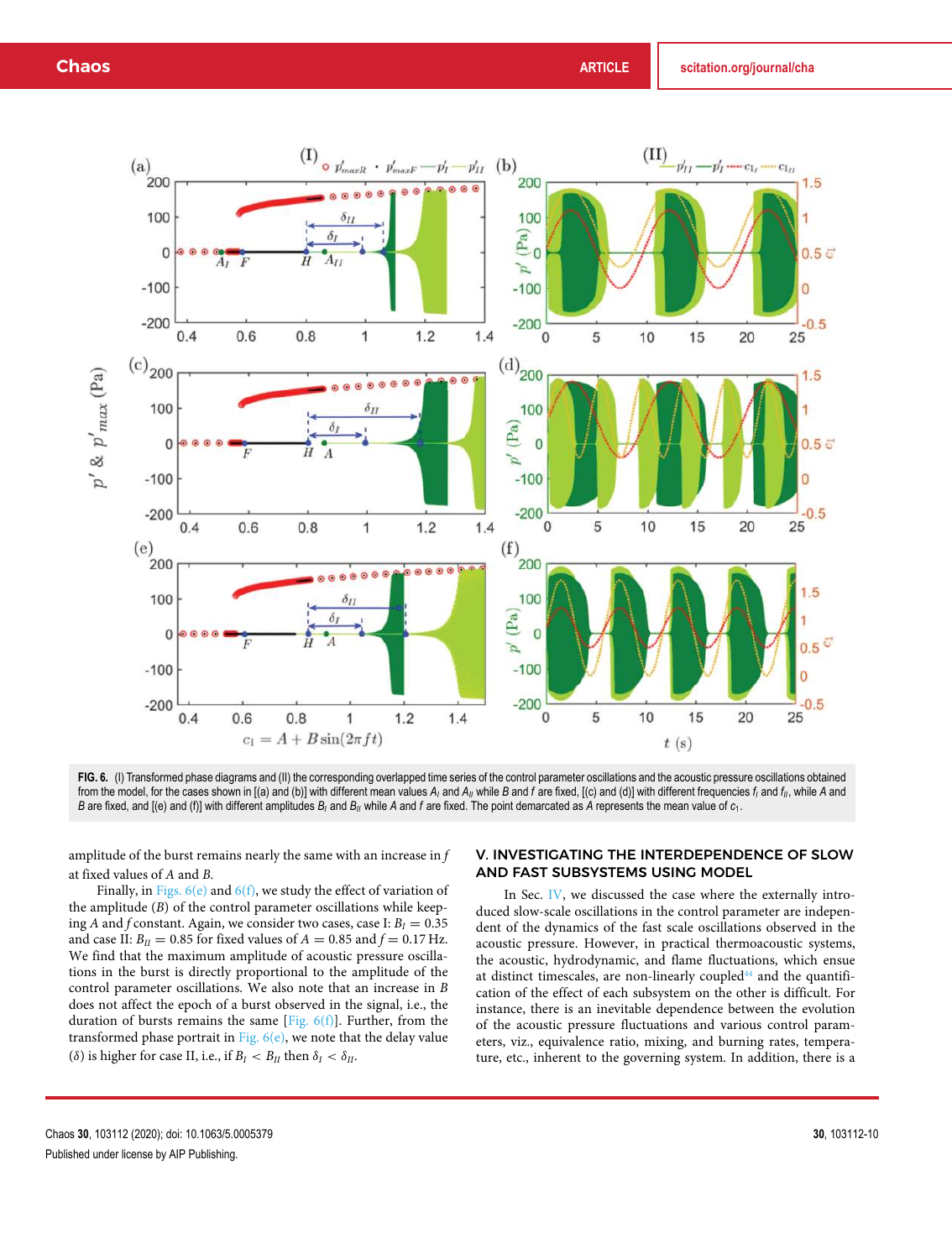

**FIG. 7.** Schematic representation of the simultaneous evolution of the acoustic pressure (p', in blue) and the control parameter (c<sub>1</sub>, in red) oscillations obtained through the modified model. The dotted line represents the chosen threshold of  $p'_{th}$  = 25 Pa (which is around 15% of the maximum amplitude); if  $p'_{env}$  i  $p'_{th}$ , frequency of the control parameter  $(c_1)$  oscillation is  $f = 0.17$  Hz; if  $p'_{env}$ ,  $p'_{th}$ , then  $f = 15 \times 0.17$  Hz. The frequency of the acoustic pressure oscillations is 170 Hz. The noise intensities are  $\sigma_a = 0.0001$  and  $\sigma_m = 0$ .

possible interdependence between the underlying turbulence intensity and the dynamics of acoustic variables. The dynamics arising in the system due to the interaction between the subsystems with multiple timescales is highly complex. Therefore, in this section, we intend to probe the occurrence of bursting dynamics in the acoustic field due to such interdependence of the slow and fast subsystems through the model. To model the interaction between the various subsystems of a thermoacoustic system, we present two approaches: (I) by coupling the slow and fast subsystems in the presence of low-intensity noise and (II) by introducing noise (additive and multiplicative) in the absence of slow oscillations in the control parameter.

#### A. Effect of coupling the slow and fast subsystems

From our experiments in the Rijke tube, we understand that bursts of periodic oscillations arise in the acoustic pressure fluctuations (fast subsystem) as a result of slow oscillations of a control parameter (slow subsystem). Further, we notice that when the slow and the fast oscillations are uncoupled, the bursts occur at equal intervals in the acoustic pressure signal. However, in practical combustors, such bursts occur at random intervals in the signal. Sometimes, such bursts also possess a peculiar feature of periodic modulation in the amplitude envelope of the active state in the acoustic pressure signal<sup>18,45</sup> [as shown in Fig. 8(a)], known as amplitude modulated bursting.

"Amplitude modulated bursting" is a known phenomenon in the studies pertaining to slow–fast systems.<sup>46,47</sup> As discussed by Han *et al.*, <sup>47</sup> amplitude modulated bursting is characterized by modulations in the envelope of the active phase of bursting. They show that amplitude modulated bursting can occur in the system dynamics due to "multi-frequency slow parametric modulation," that is, if there exist multiple slow frequencies in the parameter modulations when the system undergoes a Hopf bifurcation or any other type of bifurcation. In our approach using the modified model, the system has only one frequency that is a function of time, which introduces amplitude modulated bursting.

We speculate that amplitude modulated bursting in the acoustic pressure signal may arise as a result of interactions between the slow and the fast subsystems in a combustor. Therefore, to study the interdependence of these two subsystems, we modify the standard model by making the frequency of the control parameter oscillations dependent on the amplitude of the fast oscillations in the acoustic pressure. Due to such interdependence, we assume that the frequency of the control parameter oscillations increases to a higher value during the active state of the burst as compared to that during the rest state. We subsequently show that such an assumption models the amplitude modulated bursting observed in laboratory-scaled combustors. In order to realize this altering frequency in the model, we numerically capture the amplitude envelope of the acoustic pressure fluctuations as and when the system evolves [see Fig. 7]. Then, we choose a threshold of acoustic pressure amplitude,  $p'_{th}$ , which is a suitable fraction of the amplitude of the limit cycle oscillations. The choice of  $p'_{th}$  is based on examining several threshold values in the model and is restricted to be around 10%–30% of the maximum amplitude of acoustic pressure oscillations (depending on the level of noise used in the system). If the value of the threshold is higher than 30%, we observe bursting dynamics only for a very small range of the control parameter. If the amplitude envelope of the acoustic pressure oscillations is below  $p'_{th}$ , the frequency of  $c_1$  is chosen to be *f*, whereas, if the amplitude envelope of acoustic pressure oscillations is above  $p'_{th}$ , the frequency of  $c_1$  is chosen to be a multiple of *f*. Figure 7 represents the simultaneous evolution of  $c_1$  and  $p'$  when the frequency of  $c_1$  is allowed to vary according to the amplitude of  $p'$ as described. We, henceforth, refer to the model with such interdependence between the slow and the fast subsystems as the "modified model." In a thermoacoustic system, the evolution of dynamics of each subsystem is dependent on that of the other subsystems. As a result, the interaction of some slow subsystems with the fast subsystem may give rise to perturbations in various other slow subsystems. Thus, there may be frequency variations in parameters associated with different subsystems other than the control parameter originally oscillating at a slow timescale. However, the cumulative effect of the interaction of all these slow subsystems will be reflected in the heat release rate fluctuations. Hence, in the modified model, we account for the interactions between the various slow and fast subsystems through the frequency variation of a single parameter  $c_1$ , which eventually affects the heat release rate oscillations according to Eq. (8).

#### B. Effect of additive and multiplicative noise

To model the interactions between the various subsystems (hydrodynamics, acoustics, and flame dynamics), a completely different approach may be identified, in which we disregard the approach using slow timescale oscillations of the control parameter. In this second approach, we model such interactions using a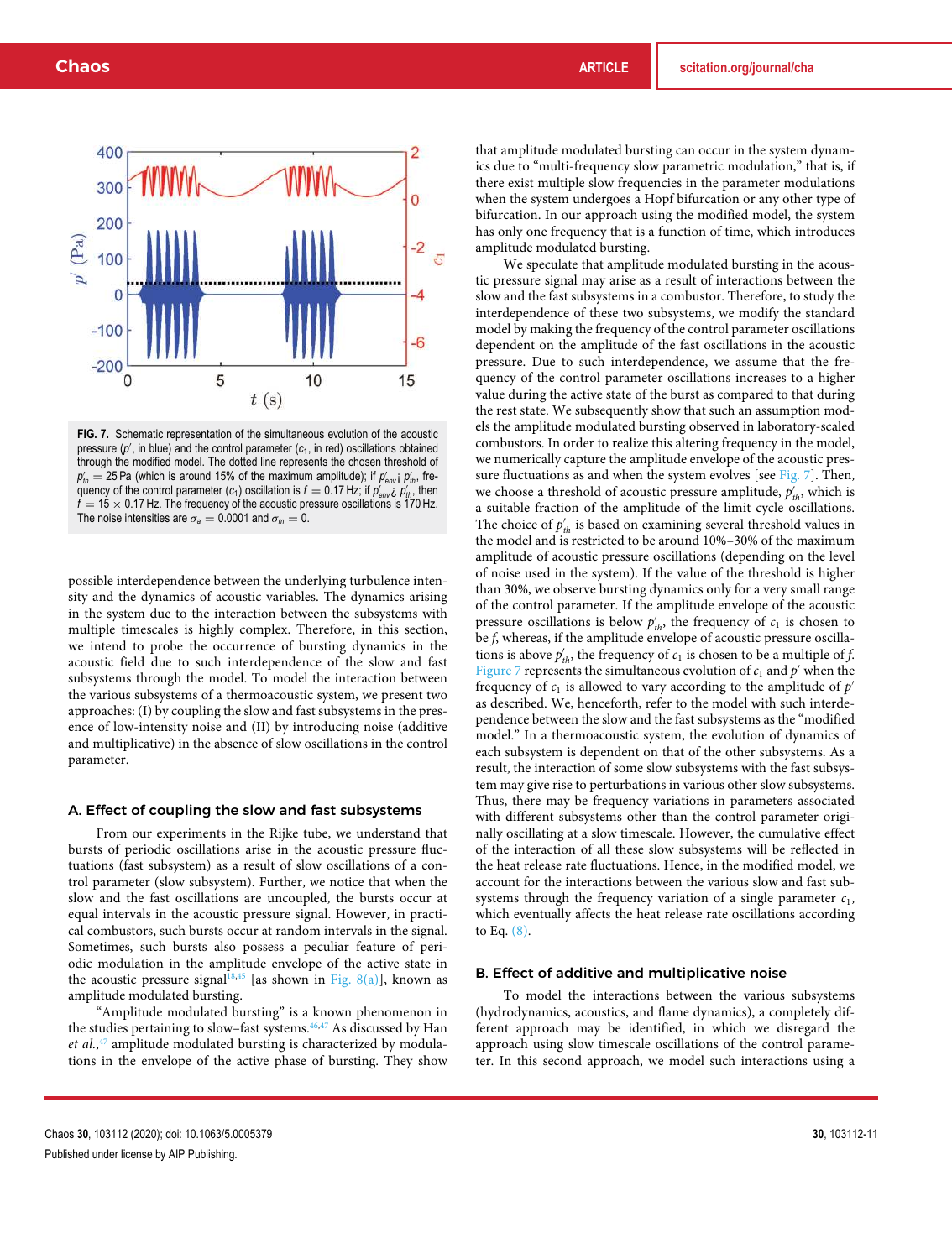

FIG. 8. Time series of the acoustic pressure oscillations and corresponding amplitude spectrum observed during the state of intermittency prior to thermoacoustic instability in (a) spray combustor<sup>18</sup> (*Re* ≈ 2.6 × 10<sup>3</sup>) and (b) turbulent combustor<sup>9</sup> (*Re* ≈ 1.4 × 10<sup>4</sup>). The insets show small epochs of periodic oscillations during bursts where the inset of (a) shows regular amplitude modulations in the envelope and the inset of (b) highlights irregularly modulated envelope of the acoustic pressure oscillations.

combination of additive and multiplicative noise. According to Eq. (9), the multiplicative noise introduces dependence between the non-coherent heat release rate  $(\dot{q}_{nc})$  and the instantaneous value of the acoustic pressure oscillations in the system. Thus, the multiplicative noise aids in capturing the nonlinear interaction between the acoustic subsystem (pressure oscillations) and the heat release rate oscillations in the combustor. Further, the additive noise term in Eq. (9) helps to model the effect of turbulence (hydrodynamic subsystem) on the heat release rate fluctuations.<sup>48</sup> Thus, a combination of additive and multiplicative noise is used to model the interaction between the various subsystems of a combustor. When such a combination of additive and multiplicative noise is introduced in the model, we observe bursting behavior when the control parameter is in the vicinity of the Hopf bifurcation point.

First, we show the intermittency signals and the corresponding amplitude spectra observed prior to thermoacoustic instability in two laboratory-scaled combustors, which have been discussed earlier by Pawar *et al.*<sup>18</sup> [Fig. 8(a)] and Nair *et al.*<sup>9</sup> [Fig. 8(b)]. Next, we compare the time series and the amplitude spectra of the intermittent oscillations in the acoustic pressure signals obtained from the model using the two approaches, namely, (i) the modified model [Fig. 9(a)] and (ii) the introduction of additive and multiplicative noise in the model [Fig.  $9(b)$ ]. Finally, we compare the features of intermittent bursts obtained from model [Fig. 9] with that observed through experiments [Fig. 8].

Figure  $8(a)$  delineates the intermittency signal from a lowturbulence spray combustor where we observe distinct amplitude modulated bursting in the signal and also the occurrence of a sideband frequency in the amplitude spectrum of the acoustic pressure oscillations.<sup>18</sup> The corresponding amplitude spectrum has a dominant frequency peak at 268.2 Hz and a sideband frequency at 300 Hz. These features, in turn, indicate the presence of multiple frequencies in the slow subsystems of the combustor.

Similarly, Fig.  $8(b)$  illustrates the intermittent oscillations in the acoustic pressure signal obtained prior to thermoacoustic instability in a laboratory-scale bluff-body stabilized turbulent combustor.<sup>9</sup> The amplitude envelope of the pressure signal has very small and irregular modulations during the high-amplitude bursts of periodic oscillations. The amplitude spectrum of this signal shows a single dominant peak around a frequency of 246.9 Hz. This could happen if the nonlinear interaction of the slow and the fast subsystems is incapable of introducing multiple slow frequencies in the system in the presence of dominant turbulent flow fluctuations.

In order to replicate the feature of amplitude modulated bursting as observed in a laboratory-scale spray combustor [Fig.  $8(a)$ ], we use the modified model described in Sec. V A. Figure  $9(a)$  shows the intermittent oscillations obtained from the modified model when the value of  $p'_{th}$  is approximately 15% of the maximum amplitude of the acoustic pressure oscillations. It is assumed that the control parameter oscillates at a base frequency of 0.17 Hz when the pressure amplitude is below the threshold, while the frequency of the control parameter increases to 8.5 Hz otherwise. Here, we use additive noise alone, i.e.,  $\sigma_m = 0$  and  $\sigma_a = 0.1$ . With this approach, we obtain an intermittency signal where the acoustic pressure oscillations switch between high-amplitude periodic oscillations and low-amplitude aperiodic fluctuations [Fig.  $9(a)$ ]. Moreover, the occurrence of bursts is not periodic, owing to the fact that the frequency of the slowly oscillating control parameter varies as per the acoustic pressure oscillations which is influenced by the presence of noise in the acoustic field. This is different from the periodically occurring bursts we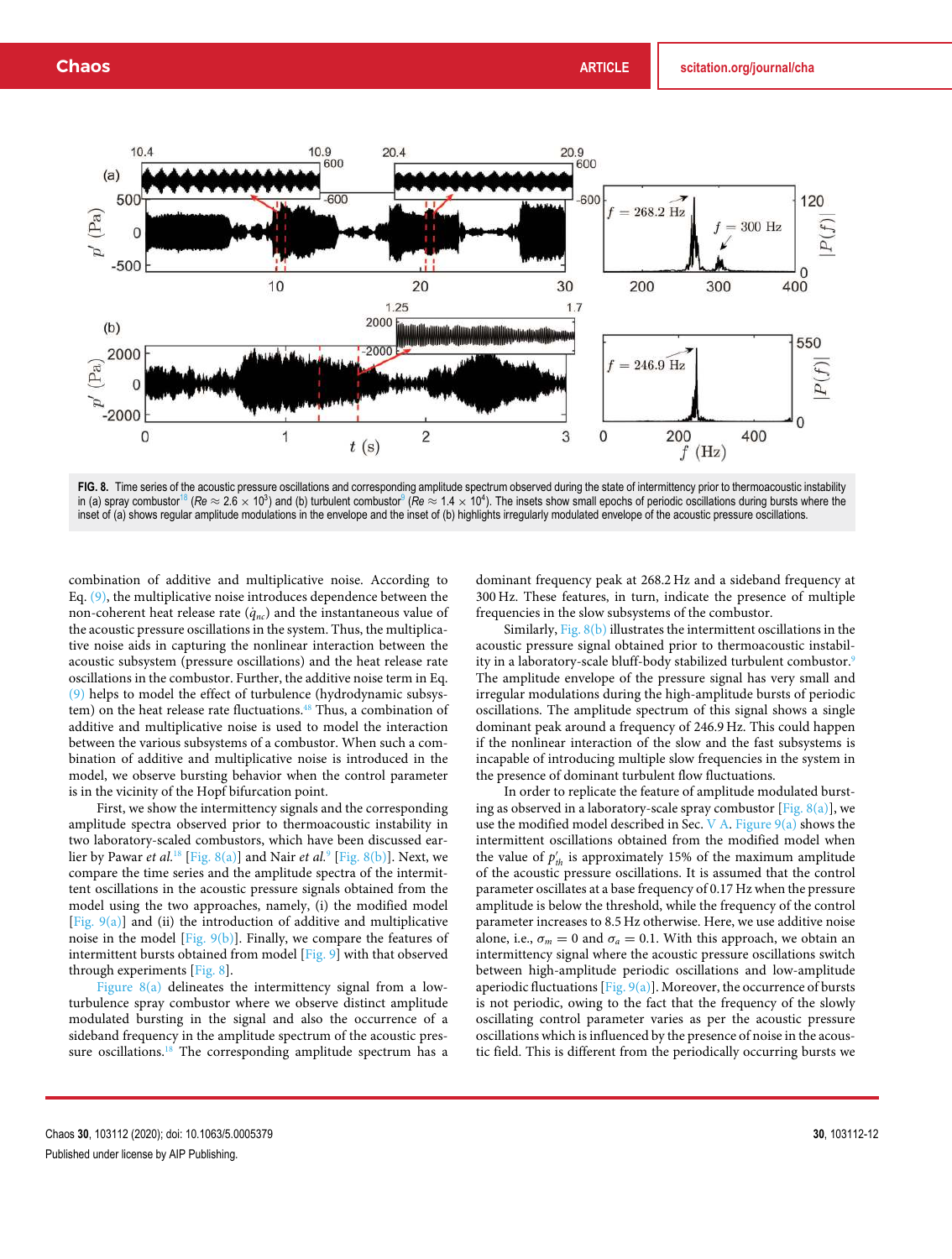

FIG. 9. (a) The intermittency signal obtained from the modified model when the pressure threshold is set at  $\rho'_{th} = 25$  Pa. If  $\rho'_{env} < \rho'_{th}$ , frequency of oscillating control<br>parameter  $c_1$  is  $f = 0.17$  Hz, while if and multiplicative noise of strengths  $\sigma_a = 0.05$  and  $\sigma_m = 0.2$ , respectively, in the model. The amplitude spectrums corresponding to periodic oscillations of each time series shown in the insets are plotted in the right column.

observed in Fig. 4, when the slow and the fast subsystems were not coupled.

The inset of Fig. 9(a) shows regular modulations in the amplitude envelope of the acoustic pressure oscillations, which is known as amplitude modulated bursting. The corresponding amplitude spectrum has one dominant peak at the natural frequency of the acoustic field (176.7 Hz) and two sideband frequency peaks at 168.2 Hz and 185.2 Hz. Here, the frequency difference of 8.5 Hz between the dominant frequency and the sideband frequencies is equal to the value of the frequency of the slow oscillations (i.e., 8.5 Hz) introduced in the control parameter, when the amplitude envelope of pressure oscillations is above the designated threshold. This is also the frequency of the modulations in the amplitude envelope of the pressure oscillations during bursts of periodic oscillations. This behavior reasserts that the presence of multiple slow frequencies of control parameter oscillations is responsible for amplitude modulated bursting, and the higher of these multiple slow frequencies is reflected in the modulations of the amplitude envelope of acoustic pressure during bursts. Such a signal closely replicates the features of the amplitude-modulated limit cycle oscillations observed by Boudy *et al.*<sup>45</sup> in a multiple flame premixed burner and the amplitude-modulated intermittent oscillations seen in a low-turbulence laboratory-scale spray combustor $^{18}$  [as shown in Fig. 8(a)].

On the other hand, Fig. 9(b) shows the intermittency signal obtained from the combination of additive and multiplicative noise alone (i.e., without the slow oscillations in the control parameter) in the model [refer to Eq.  $(9)$ ]. Here, we choose the noise intensities such that  $\sigma_a < \sigma_m$ , since we expect that in low-turbulence systems, the acoustic pressure dynamics would be more strongly influenced by the interaction of the heat release rate and the acoustic pressure oscillations as compared to the effect of turbulent fluctuations. Switching of the acoustic pressure oscillations between periodic and aperiodic oscillations in the presence of noise is obtained when the control parameter value is close to the Hopf bifurcation point. Similar to the previous approach using the modified model, this approach also produces bursts of periodic oscillations at irregular intervals. Furthermore, we observe that the amplitude envelope of the acoustic pressure oscillations has small and irregular amplitude modulations during bursts. The amplitude spectrum corresponding to periodic oscillations in the burst shows only a single dominant peak at 176.4 Hz and no sideband frequencies. Moreover, if we use  $\sigma_a > \sigma_m$ , this approach can also produce intermittent bursting similar to that observed experimentally in the intermittency signals obtained from a highly turbulent combustor<sup>9</sup> such as that shown in Fig.  $8(b)$ . Thus, the introduction of additive and multiplicative noise alone in the model aids in capturing the occurrence of bursts in the acoustic field of the combustor. However, unlike the modified model, this approach does not capture the feature of regular amplitude-modulated bursting as shown in Fig.  $9(a)$ .

From comparing our results discussed in Figs.  $9(a)$  and  $9(b)$ , we can postulate to some extent the physical cause of the bursting behavior observed during intermittency in different combustors. Thermoacoustic systems, which show amplitude-modulated bursting, i.e., regular modulations in the limit cycle oscillations or the existence of sideband frequencies along with a dominant peak at the natural frequency in the amplitude spectrum, are likely to have strongly interacting slow and fast subsystems. On the other hand, if the bursting dynamics portrays irregular modulations in the amplitude of bursts or the envelope of limit cycles or a single dominant frequency peak in the amplitude spectrum, then the system dynamics might be predominantly controlled by the underlying flow fluctuations (background turbulence) and its influence on other various subsystems.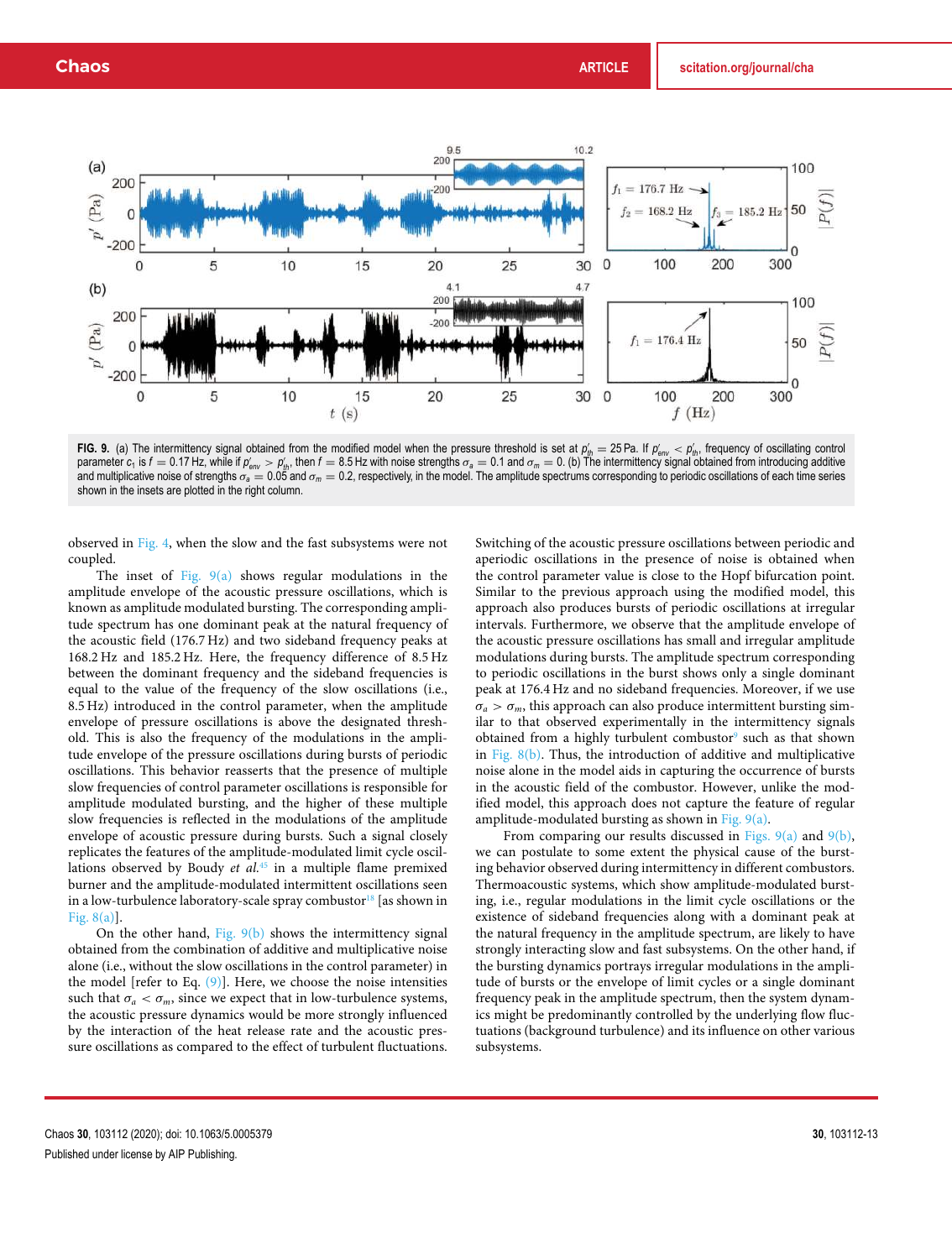#### VI. CONCLUSIONS

In this work, we investigated experimentally and theoretically the role of multiple timescales in the occurrence of bursting dynamics during intermittency in a thermoacoustic system. We conduct experiments on a horizontal Rijke tube and theoretical investigations through a model, each exhibiting subcritical Hopf bifurcation. Bursting dynamics is obtained when the control parameter oscillates at low frequencies about a mean value in the bistable zone of subcritical Hopf bifurcation. In order for sustained bursting dynamics to occur, the amplitude of the control parameter oscillations must be such that these oscillations necessarily cross the Hopf bifurcation point to overcome delayed bifurcation. When the slow and fast subsystems are independent of each other, we obtain bursting at regular intervals and the bursts are asymmetric. Through a model, we explain that the growth and decay patterns are different due to the delayed bifurcation associated with slow oscillations of the control parameter around the Hopf bifurcation point. We showed that the delayed bifurcation of the acoustic pressure fluctuations with respect to the oscillating control parameter is dependent on the frequency, the amplitude, and the mean value of the oscillating control parameter.

Further, we present two approaches to model the interaction between the various subsystems. In the first approach, we introduce a coupling between the frequency of the slowly oscillating control parameter and the amplitude envelope of the fast oscillating acoustic pressure in the system. In the second approach, we model the interactions of various subsystems using noise which produces bursts of periodic oscillations with irregular amplitude modulations. The interactions between the subsystems of a thermoacoustic system may be influenced more by either multiple timescales or the underlying flow fluctuations, depending on the experimental conditions. We, thus, provide a possible explanation to various features of bursting oscillations observed during intermittency in thermoacoustic systems.

### ACKNOWLEDGMENTS

We acknowledge financial support from the Office of Naval Research Global and Contract Monitor (Dr R. Kolar) (Grant No. N62909-14-1-N299). We would also like to acknowledge financial support from the J. C. Bose Fellowship (No. JCB/2018/000034/SSC).

#### APPENDIX A: DETECTION OF THE ONSET OF THE ACTIVE STATE OF BURST IN THE PARAMETER SPACE

In Sec. IV C, we discussed the delayed bifurcation effect caused by the slow passage of control parameter via Hopf bifurcation. As noted earlier, the choice of the onset point (*X*) corresponding to the onset of periodic oscillations from the steady state is non-trivial. Here, we describe the manner in which we detect the point *X* with the help of an example. Consider control parameter  $(c_1)$  oscillations about a mean value of  $A = 0.8$  with an amplitude  $B = 0.4$  and frequency  $f = 0.17$  Hz. Figure 10(a) shows the pressure oscillations while Fig. 10(b) shows the amplitude envelope of the corresponding pressure oscillations plotted on a log scale as a function of the control parameter oscillations. Despite minute oscillations, we see a sudden change in the slope of the log of the envelope of pressure



FIG. 10. (a) The variation of acoustic pressure oscillations (p') and (b) log of the amplitude envelope of these pressure oscillations (p'<sub>e</sub>) as a function of the time-varying control parameter ( $c_1$ ) during the growth of amplitude of the burst. The values of parameters are:  $A = 0.8$ ,  $B = 0.4$ ,  $f = 0.17$  Hz, and  $\sigma_a = 0.0001$ while  $\sigma_m = 0$ .

fluctuations in Fig. 10(b). Such sudden change of the pressure amplitude in the log-scale delineates the starting of exponential growth of amplitude, which thus demarcates the point of the onset of a burst of periodic oscillations in the signal and we choose this point as *X* in our analysis. Thus, the plot of pressure amplitude on a logscale helps in identifying the onset of burst in the signal, which is otherwise not evident from the plot of pressure oscillations in Fig. 10(a).

## APPENDIX B: DELAYED BIFURCATION DUE TO SLOW OSCILLATIONS ACROSS A SUPERCRITICAL HOPF **BIFURCATION**

In Fig. 11, we show the effect of slow oscillations in the control parameter across a supercritical Hopf bifurcation. The bifurcation diagram is obtained from quasi-static variation of the control parameter  $c_1$ , when the coherent heat release term is modeled by the canonical form of supercritical Hopf bifurcation, as given in Eq.  $(B1)$ in the standard model [instead of Eq. (8)],

$$
\dot{q}'_c = -c_1(\eta - \tau \dot{\eta}) + c_3(\eta - \tau \dot{\eta})^3. \tag{B1}
$$

Figure  $11(a)$  shows the transformed phase portrait for the case when the control parameter oscillates with an amplitude of  $B = 0.65$ , and frequency  $f = 0.17$  Hz about a mean value  $A = 0.7$ . Figure 11(b) shows the overlapped time series of oscillations of  $c_1$  and  $p'$  during the bursting state in the system. Reference point *A* demarcates the starting point of oscillation of  $c_1$ , *H* demarcates the Hopf bifurcation point of the supercritical bifurcation, which occurs at  $c_1 = 0.79$ , *X* demarcates the onset point of the burst, and  $D$  demarcates the point at which  $c_1$  achieves a maximum value in an oscillation cycle. Clearly, slow oscillations of the control parameter across the supercritical Hopf bifurcation point introduce a delayed bifurcation as observed for subcritical Hopf bifurcation earlier in Fig. 5.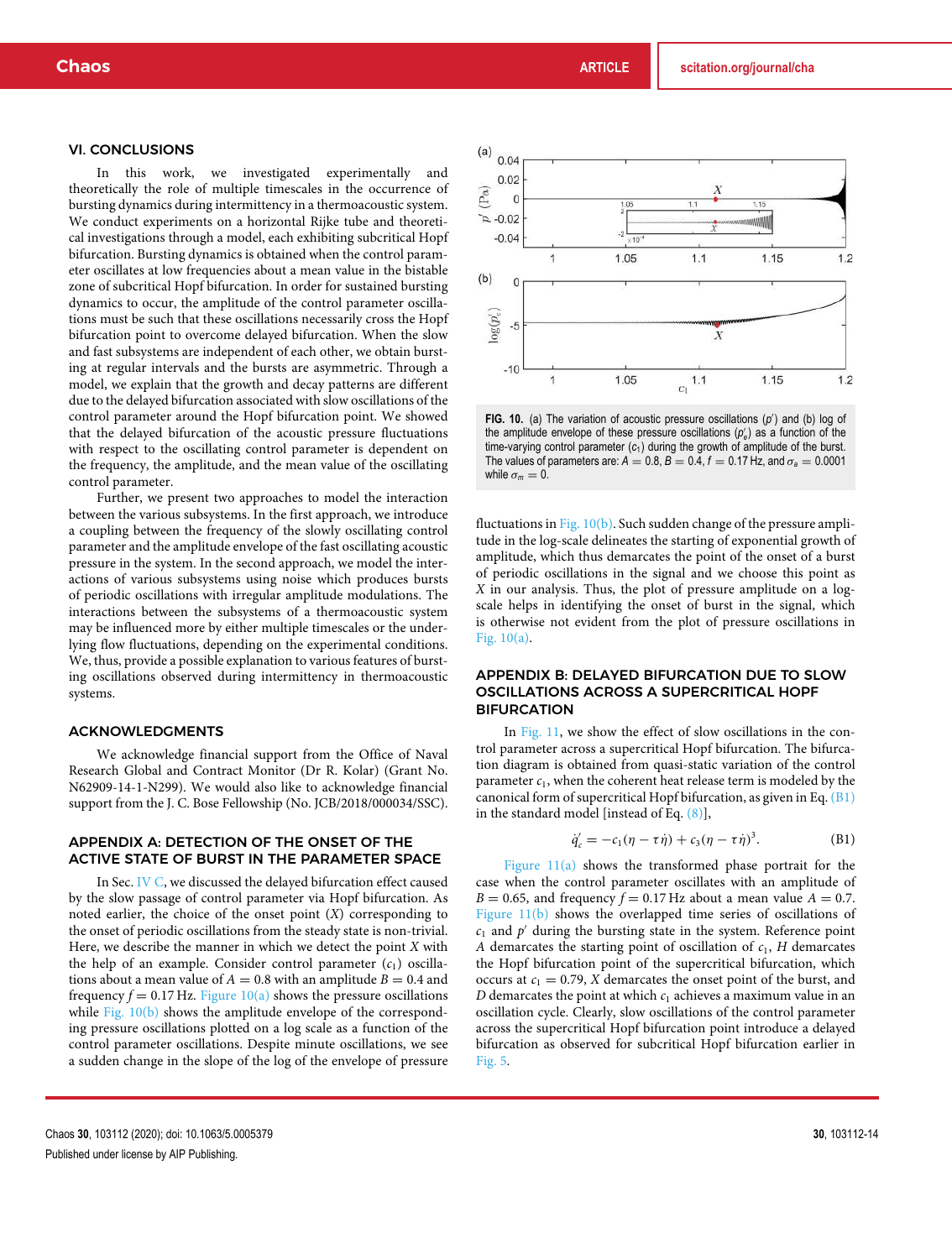

FIG. 11. (a) Transformed phase portrait of acoustic pressure oscillations obtained from the standard model for supercritical bifurcation superposed on the bifurcation diagram of acoustic pressure (p/<sub>max</sub>) obtained from quasi-static variation of c<sub>1</sub>. (b) The overlapped time series of the control parameter oscillations (c<sub>1</sub>) and the acoustic pressure oscillations  $(p')$  during a state of bursting in the system.

As compared to the subcritical Hopf bifurcation, a supercritical bifurcation does not have a hysteresis zone and the amplitude of the limit cycle oscillations increases gradually from the steady state  $[Fig. 11(a)]$ . The dynamics of the system transitions from the steady state to limit cycle oscillations after a delayed bifurcation, and, therefore, there is a sudden jump in the amplitude of the pressure oscillations during the onset of a burst. In the reverse path, the amplitude of periodic oscillations decreases gradually along the limit cycle branch and the pressure oscillations eventually attain a rest state. The growth and decay patterns are thus different, even when the system undergoes a supercritical bifurcation. The effect of varying the amplitude, the frequency, and the mean value of the oscillating parameter across a supercritical Hopf bifurcation is similar to that which is discussed for the case of subcritical Hopf bifurcation in Sec. IV D.

We note a subtle difference between the decay pattern of the bursts that occur in the case of a subcritical and a supercritical bifurcation. The decay of the oscillations in a burst caused in a system having subcritical bifurcation is initially gradual, as the control parameter oscillations move along the limit cycle branch. However, as the control parameter crosses the fold point, there is a sharp decay in the pressure oscillations in the burst. For a system exhibiting supercritical bifurcation, the decay in pressure oscillations in a burst is always gradual as the control parameter oscillations trace the continuous limit cycle branch into the steady state regime.

### DATA AVAILABILITY

The data that support the findings of this study are available from the corresponding author upon reasonable request.

#### REFERENCES

<sup>1</sup>F. Culick and P. Kuentzmann, "Unsteady motions in combustion chambers for propulsion systems," Technical Report (Nato Research and Technology Organization Neuilly-SUR-SEINE, France, 2006).

<sup>2</sup>R. Sujith, M. Juniper, and P. Schmid, "Non-normality and nonlinearity in thermoacoustic instabilities," Int. J. Spray Combust. Dyn. **8**, 119–146 (2016).

3 J. W. Strutt and B. Rayleigh, *The Theory of Sound* (Dover, 1945).

<sup>4</sup>M. P. Juniper and R. I. Sujith, "Sensitivity and nonlinearity of thermoacoustic oscillations," Annu. Rev. Fluid Mech. **50**, 661–689 (2018).

<sup>5</sup>R. Sujith and V. R. Unni, "Complex system approach to investigate and mitigate thermoacoustic instability in turbulent combustors," Phys. Fluids **32**, 061401 (2020).

<sup>6</sup>T. C. Lieuwen, "Experimental investigation of limit-cycle oscillations in an unstable gas turbine combustor," J. Propul. Power **18**, 61–67 (2002).

<sup>7</sup>N. Ananthkrishnan, S. Deo, and F. E. Culick, "Reduced-order modeling and dynamics of nonlinear acoustic waves in a combustion chamber," Combust. Sci. Technol. **177**, 221–248 (2005).

<sup>8</sup>F. Culick, "Some recent results for nonlinear acoustics in combustion chambers," AIAA J. **32**, 146–169 (1994).

<sup>9</sup>V. Nair, G. Thampi, and R. I. Sujith, "Intermittency route to thermoacoustic instability in turbulent combustors," J. Fluid Mech. **756**, 470–487

(2014).<br><sup>10</sup>H. Gotoda, Y. Shinoda, M. Kobayashi, Y. Okuno, and S. Tachibana, "Detection and control of combustion instability based on the concept of dynamical system theory," Phys. Rev. E **89**, 022910 (2014).

<sup>11</sup>V. R. Unni and R. I. Sujith, "Flame dynamics during intermittency in a turbulent combustor," Proc. Combust. Inst. **36**, 3791–3798 (2017).

<sup>12</sup>S. Domen, H. Gotoda, T. Kuriyama, Y. Okuno, and S. Tachibana, "Detection and prevention of blowout in a lean premixed gas-turbine model combustor using the concept of dynamical system theory," Proc. Combust. Inst. **35**, 3245–3253

(2015).<br><sup>13</sup>R. Delage, Y. Takayama, and T. Biwa, "On–off intermittency in coupled chaotic thermoacoustic oscillations," Chaos **27**, 043111 (2017).

<sup>14</sup>S. Kheirkhah, J. M. Cirtwill, P. Saini, K. Venkatesan, and A. M. Steinberg, "Dynamics and mechanisms of pressure, heat release rate, and fuel spray coupling during intermittent thermoacoustic oscillations in a model aeronautical combustor at elevated pressure," Combust. Flame **185**, 319–334 (2017).

<sup>15</sup>D. Ebi, A. Denisov, G. Bonciolini, E. Boujo, and N. Noiray, "Flame dynamics intermittency in the bistable region near a subcritical Hopf bifurcation," J. Eng. Gas Turb. Power **140**, 061504 (2018).

<sup>16</sup>P. Kasthuri, V. R. Unni, and R. I. Sujith, "Bursting and mixed mode oscillations during the transition to limit cycle oscillations in a matrix burner," Chaos **29**, 043117 (2019).

<sup>17</sup>F. Weng, S. Li, D. Zhong, and M. Zhu, "Investigation of self-sustained beating oscillations in a Rijke burner," Combust. Flame **166**, 181–191 (2016).

<sup>18</sup>S. A. Pawar, R. Vishnu, M. Vadivukkarasan, M. Panchagnula, and R. I. Sujith, "Intermittency route to combustion instability in a laboratory spray combustor," J. Eng. Gas Turb. Power **138**, 041505 (2016).